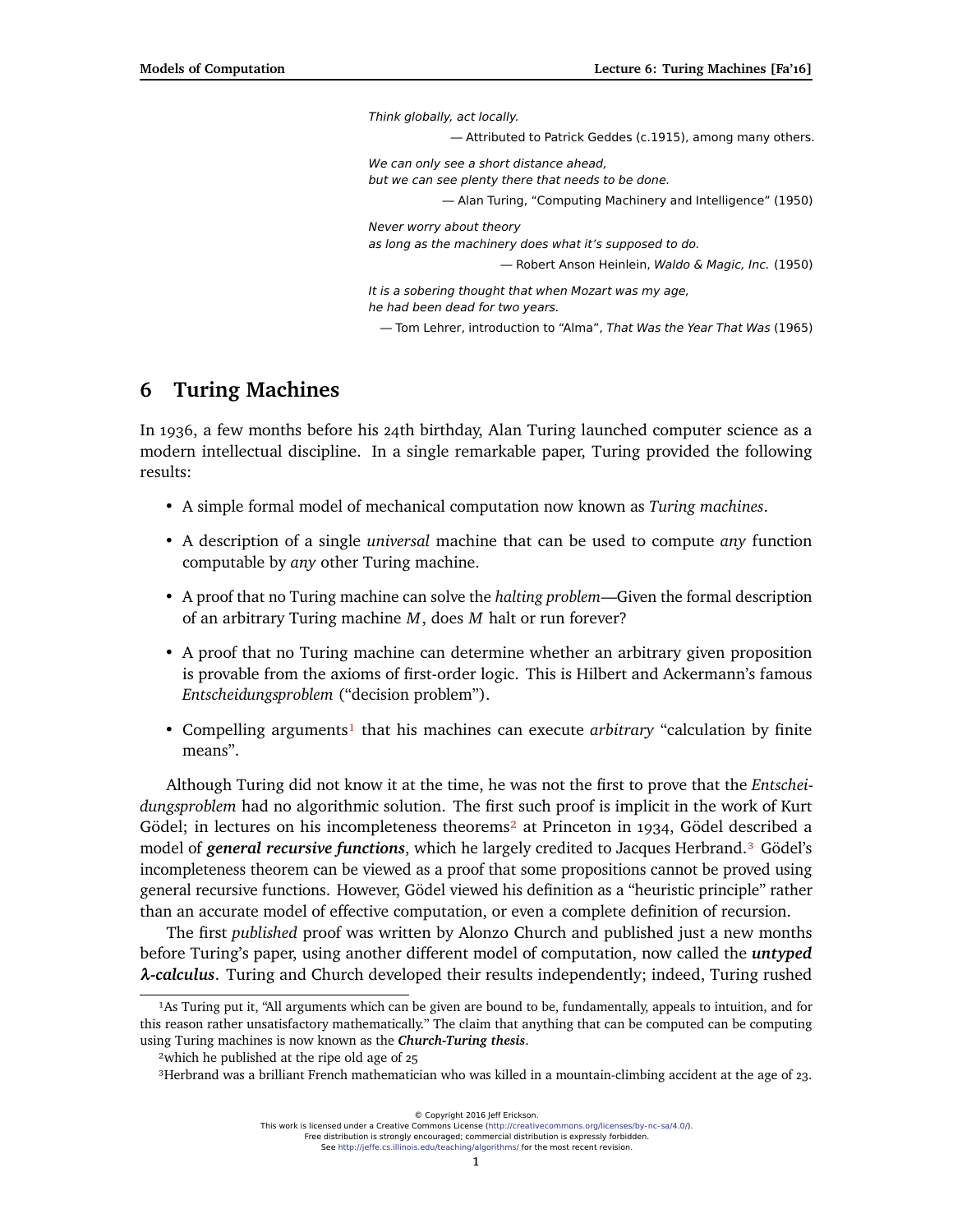the submission of his own paper immediately after receiving a copy of Church's paper, pausing only long enough to prove that any function computable via *λ*-calculus can also be computed by a Turing machine and vice versa.<sup>4</sup> Church was the referee for Turing's paper; between the paper's submission and its acceptance, Turing was admitted to Princeton as a PhD student, where Church became his advisor. He finished his PhD two years later.

Informally, Turing described an abstract machine with a finite number of *internal states* that has access to "memory" in the form of a *tape*. The tape consists of a semi-infinite sequence of *cells*, each containing a single symbol from some arbitrary finite alphabet. The Turing machine can access the tape only through its *head*, which is positioned over a single cell. Initially, the tape contains an arbitrary finite *input string* followed by an infinite sequence of *blanks*, and the head is positioned over the first cell on the tape. In a single iteration, the machine reads the symbol in that cell, possibly write a new symbol into that cell, possibly changes its internal state, possibly moves the head to a neighboring cell, and possibly halts. The precise behavior of the machine at each iteration is entirely determined by its internal state and the symbol that it reads. When the machine halts, it indicates whether it has *accepted* or *rejected* the original input string.



A few iterations of a six-state Turing machine.

#### **6.1 Why Bother?**

Students used to thinking of computation in terms of higher-level operations like random memory accesses, function calls, and recursion may wonder why we should even consider a model as simple and constrained as Turing machines. Admittedly, Turing machines are a terrible model for thinking about *fast* computation; simple operations that take constant time in the standard

<span id="page-1-0"></span>⁴At roughly the same time as Turing's paper, Church and his more recent PhD graduate Steven Kleene independently proved that all general recursive functions are definable in the *λ*-calculus and vice versa. At the time, Kleene was 27, and Church was 33.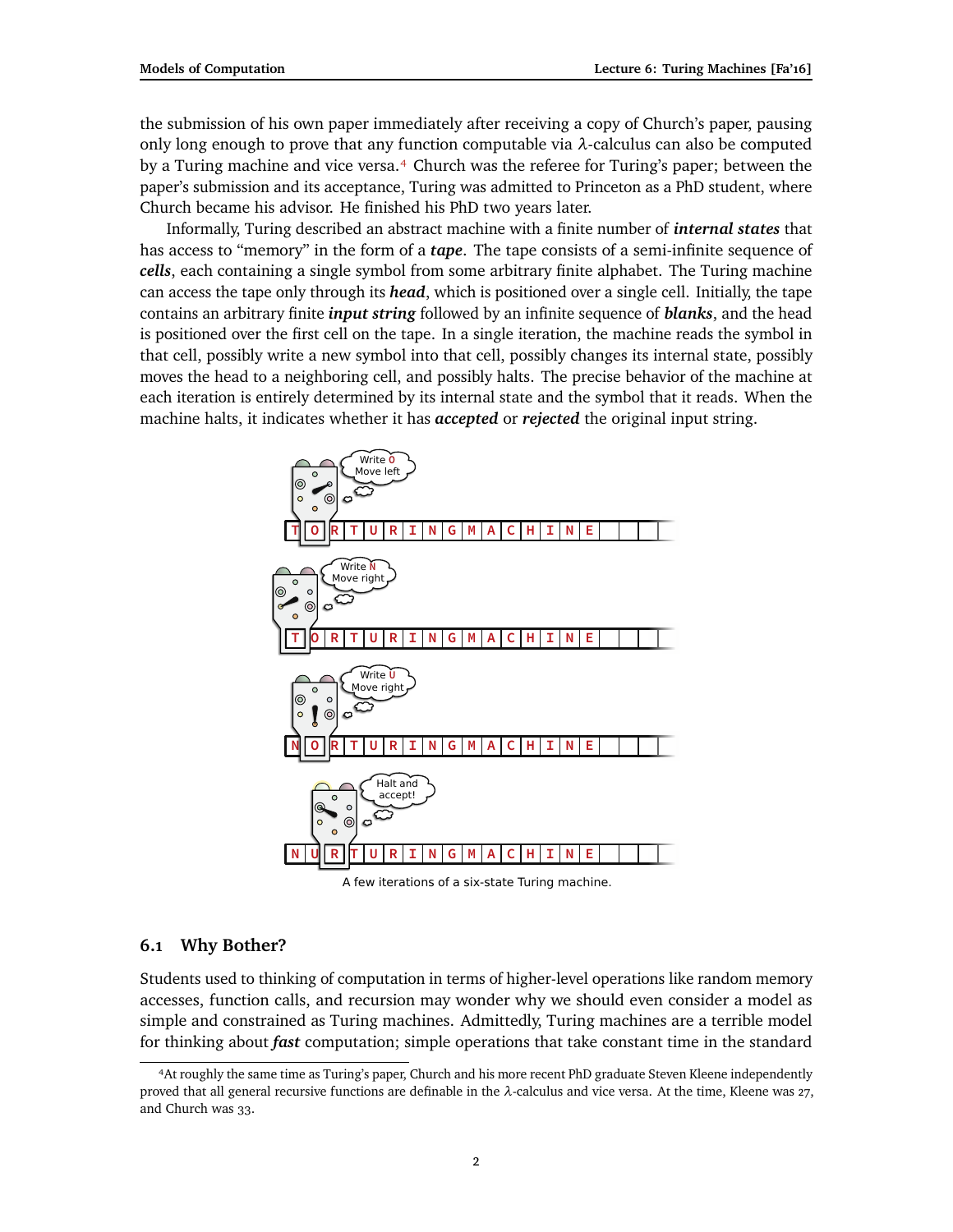random-access model can require *arbitrarily* many steps on a Turing machine. Worse, seemingly minor variations in the precise definition of "Turing machine" can have significant impact on problem complexity. As a simple example (which will make more sense later), we can reverse a string of *n* bits in *O*(*n*) time using a two-tape Turing machine, but the same task provably requires *Ω*(*n* 2 ) time on a single-tape machine.

But here we are not interested in finding *fast* algorithms, or indeed in finding algorithms at all, but rather in proving that some problems cannot be solved by *any* computational means. Such a bold claim requires a formal definition of "computation" that is simple enough to support formal argument, but still powerful enough to describe arbitrary algorithms. Turing machines are ideal for this purpose. In particular, Turing machines are powerful enough to *simulate other Turing machines*, while still simple enough to let us build up this self-simulation from scratch, unlike more complex but efficient models like the standard random-access machine

(Arguably, self-simulation is even simpler in Church's *λ*-calculus, or in Schönfinkel and Curry's combinator calculus, which is one of many reasons those models are more common in the design and analysis of programming languages than Turing machines. Those models are much more abstract; in particular, they are harder to show equivalent to standard iterative models of computation.)

#### **6.2 Formal Definitions**

Formally, a Turing machine consists of the following components. (Hang on; it's a long list.)

- An arbitrary finite set *Γ* with at least two elements, called the *tape alphabet*.
- An arbitrary symbol ∈ *Γ* , called the *blank symbol* or just the *blank*.
- An arbitrary nonempty subset  $\Sigma \subseteq (\Gamma \setminus \{\Box\})$ , called the *input alphabet*.
- Another arbitrary finite set *Q* whose elements are called *states*.
- Three distinct special states start, accept, reject ∈ *Q*.
- A *transition* function  $\delta$ :  $(Q \setminus \{\text{accept}, \text{reject}\}) \times \Gamma \to Q \times \Gamma \times \{-1, +1\}.$

A *configuration* or *global state* of a Turing machine is represented by a triple  $(q, x, i) \in$ *Q*×*Γ* <sup>∗</sup>×N, indicating that the machine's internal state is *q*, the tape contains the string *x* followed by an infinite sequence of blanks, and the head is located at position *i*. Trailing blanks in the tape string are ignored; the triples  $(q, x, i)$  and  $(q, x \Box, i)$  describe exactly the same configuration.

The transition function  $\delta$  describes the evolution of the machine. For example,  $\delta(q, a)$  = (*p*, *b*,−1) means that when the machine reads symbol *a* in state *q*, it changes its internal state to *p*, writes symbol *b* onto the tape at its current location (replacing *a*), and then decreases its position by 1 (or more intuitively, moves one step to the left). If the position of the head becomes negative, no further transitions are possible, and the machine *crashes*.

We write  $(p, x, i) \Rightarrow_M (q, y, i)$  to indicate that Turing machine *M* transitions from the first configuration to the second in one step. (The symbol  $\Rightarrow$  is often pronounced "yields"; I will omit the subscript *M* if the machine is clear from context.) For example,  $\delta(p, a) = (q, b, \pm 1)$  means that

$$
(p, xay, i) \Rightarrow (q, xby, i \pm 1)
$$

for any non-negative integer *i*, any string *x* of length *i*, and any string *y*. The evolution of any Turing machine is *deterministic*; each configuration *C* yields a *unique* configuration *C* 0 . We write  $C \Rightarrow C'$  to indicate that there is a (possibly empty) sequence of transitions from configuration *C* to configuration  $C'$ . (The symbol  $\Rightarrow^*$  can be pronounced "eventually yields".)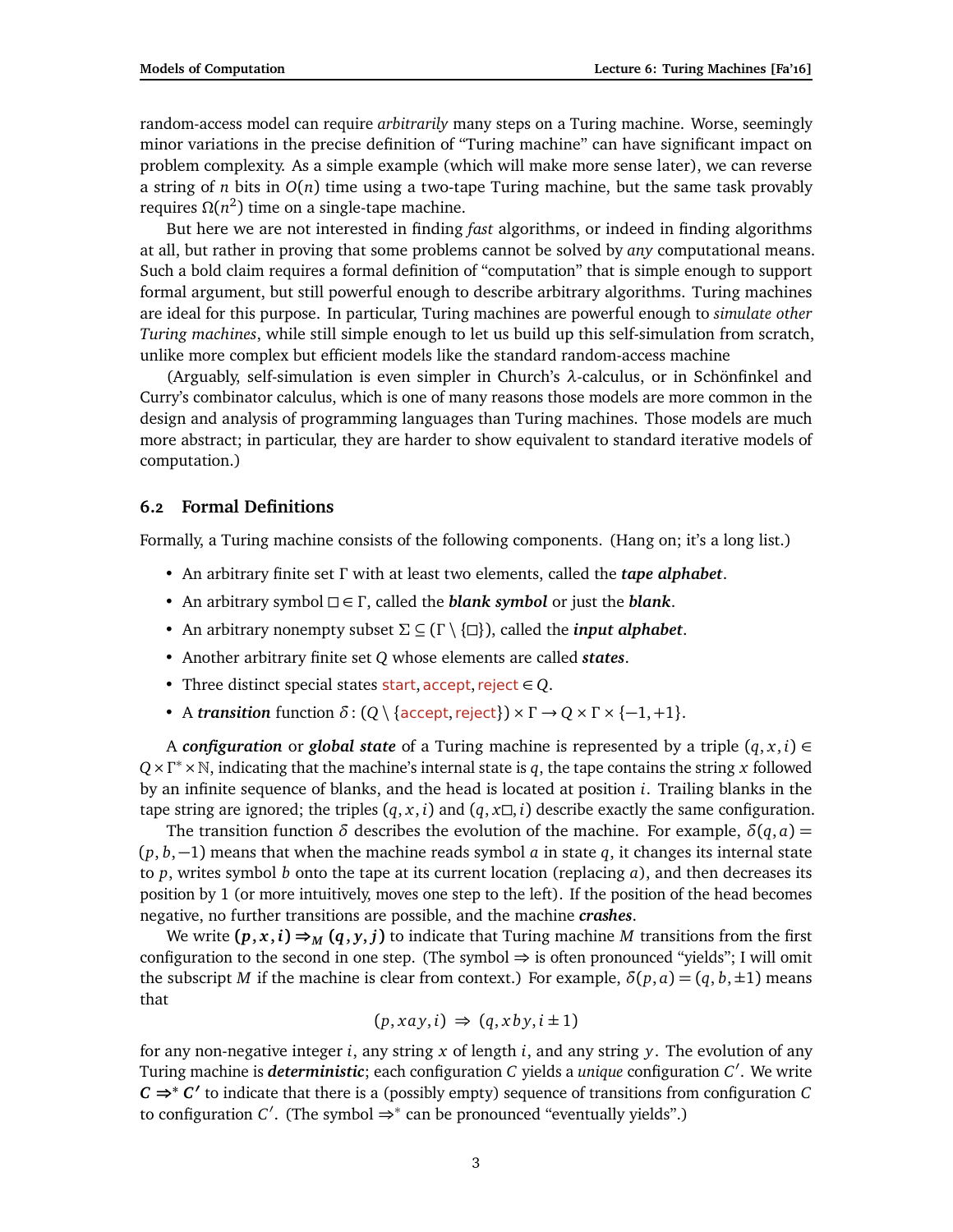The initial configuration is (*w*, start, 0) for some arbitrary (and possibly empty) *input string w* ∈ *Σ* ∗ . If *<sup>M</sup>* eventually reaches the accept state—more formally, if (*w*, start, 0) <sup>⇒</sup><sup>∗</sup> (*x*, accept, *i*) for some string *x* ∈ *Γ*<sup>\*</sup> and some integer *i*—we say that *M accepts* the original input string *w*. Similarly, if *M* eventually reaches the reject state, we say that *M rejects w*. We must emphasize that "rejects" and "does not accept" are *not* synonyms; if *M* crashes or runs forever, then *M* neither accepts nor rejects *w*.

We distinguish between two different senses in which a Turing machine can "accept" a language. Let *M* be a Turing machine with input alphabet *Σ*, and let *L* ⊆ *Σ* <sup>∗</sup> be an arbitrary language over *Σ*.

- *M recognizes* or *accepts L* if and only if *M* accepts every string in *L* but nothing else. A language is *recognizable* (or *semi-computable* or *recursively enumerable*) if it is recognized by some Turing machine.
- *M decides L* if and only if *M* accepts every string in *L* and rejects every string in  $\Sigma^* \setminus L$ . Equivalently, *M* decides *L* if and only if *M* recognizes *L* and halts (without crashing) on all inputs. A language is *decidable* (or *computable* or *recursive*) if it is decided by some Turing machine.

Trivially, every decidable language is recognizable, but (as we will see later), not every recognizable language is decidable.

# **6.3 A First Example**

Consider the language  $L = \{0^n 1^n 0^n \mid n \ge 0\}$ . This language is neither regular nor context-free, but it can be decided by the following six-state Turing machine. The alphabets and states of the machine are defined as follows:

$$
\Gamma = \{0, 1, \xi, x, \Box\}
$$
  
\n
$$
\Sigma = \{0, 1\}
$$
  
\n
$$
Q = \{\text{start}, \text{seek1}, \text{seek0}, \text{reset}, \text{verify}, \text{accept}, \text{reject}\}
$$

The transition function is described in the table on the next page; all unspecified transitions lead to the reject state. The figure below shows a graphical representation of the same machine, which resembles a drawing of a DFA, but with output symbols and actions specified on each edge. For example, we indicate the transition  $\delta(p, \theta) = (q, 1, +1)$  by writing  $\Theta/1$ , +1 next to the arrow from state *p* to state *q*.



A graphical representation of the example Turing machine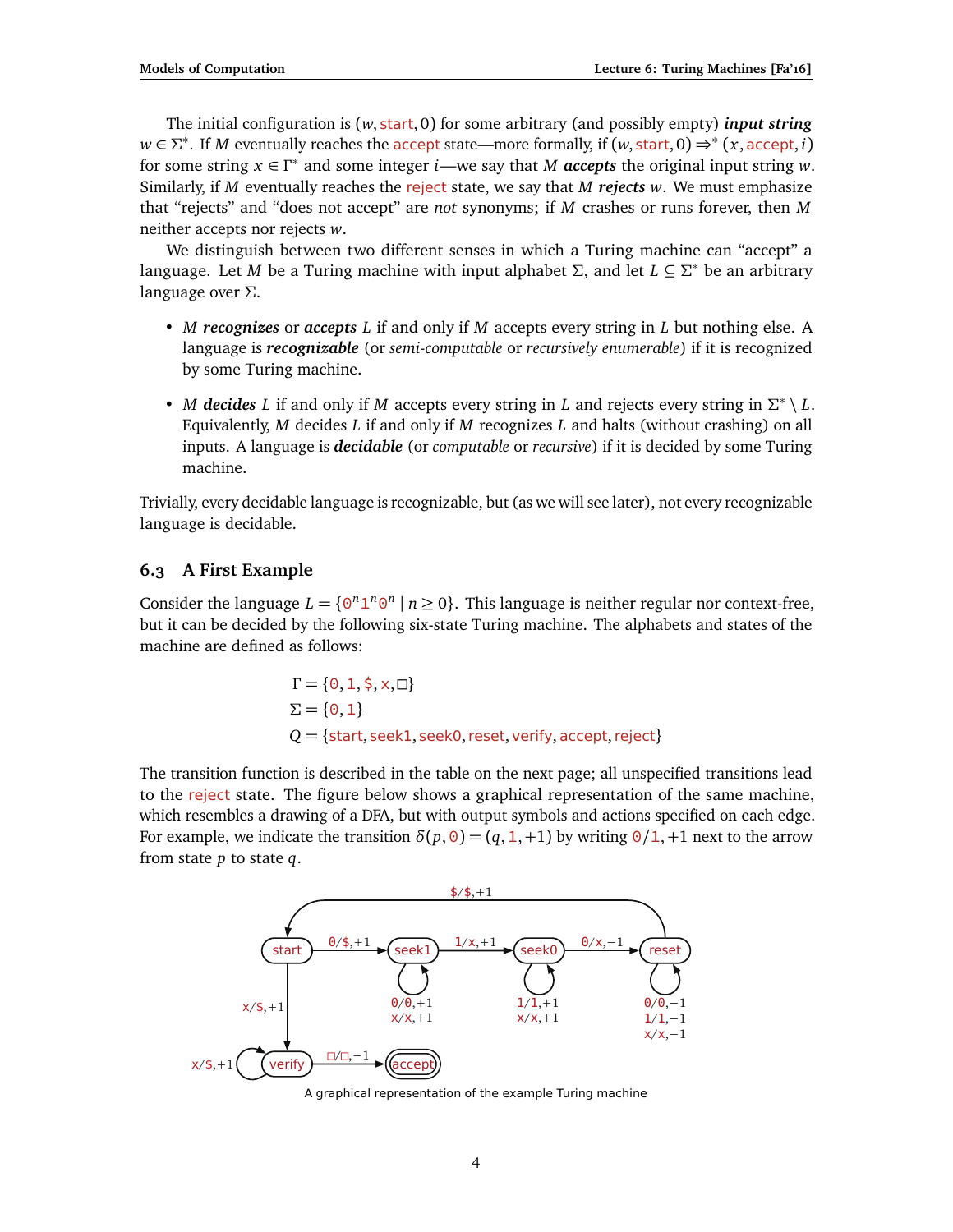| $\delta(-p, a) = (q, b, \Delta)$                            | explanation                                |
|-------------------------------------------------------------|--------------------------------------------|
| $\delta$ (start, 0) = (seek1, \$, +1)                       | mark first $\Theta$ and scan right         |
| $\delta$ (start, x) = (verify, \$, +1)                      | looks like we're done, but let's make sure |
| $\delta$ (seek1, 0) = (seek1, 0, +1)                        | scan rightward for 1                       |
| $\delta$ (seek1, x) = (seek1, x, +1)                        |                                            |
| $\delta$ (seek1, 1) = (seek0, x, +1)                        | mark 1 and continue right                  |
| $\delta$ (seek0, 1) = (seek0, 1, +1)                        | scan rightward for $\Theta$                |
| $\delta$ (seek0, x) = (seek0, x, +1)                        |                                            |
| $\delta$ (seek0, 0) = (reset, x, +1)                        | mark $\Theta$ and scan left                |
| $\delta$ (reset, 0) = (reset, 0, -1)                        | scan leftward for \$                       |
| $\delta$ (reset, 1) = (reset, 1, -1)                        |                                            |
| $\delta$ (reset, x) = (reset, x, -1)                        |                                            |
| $\delta$ (reset, $\zeta$ ) = (start, $\zeta$ , +1)          | step right and start over                  |
| $\delta$ (verify, x) = (verify, \$, +1)                     | scan right for any unmarked symbol         |
| $\delta$ (verify, $\square$ ) = (accept, $\square$ , $-1$ ) | success!                                   |

The transition function for a Turing machine that decides the language  ${0^n 1^n 0^n \mid n \geq 0}$ .

Finally, we trace the execution of this machine on two input strings:  $001100 \in L$  and 00100 ∉ L. In each configuration, we indicate the position of the head using a small triangle instead of listing the position explicitly. Notice that we automatically add blanks to the tape string as necessary. Proving that this machine actually decides *L*—and in particular, that it never crashes or infinite-loops—is a straightforward but tedious exercise in induction.

$$
(\text{start}, \mathbf{Q} \cdot 01100) \Rightarrow (\text{seek1}, \xi \mathbf{Q} \cdot 1100) \Rightarrow (\text{seek1}, \xi \cdot 01100) \Rightarrow (\text{seek0}, \xi \cdot 0 \times 100) \Rightarrow (\text{reset}, \xi \cdot 0 \times 1 \times 0)
$$
\n
$$
\Rightarrow (\text{reset}, \xi \cdot 0 \times 1 \times 0) \Rightarrow (\text{reset}, \xi \cdot 0 \times 1 \times 0) \Rightarrow (\text{reset}, \xi \cdot 0 \times 1 \times 0)
$$
\n
$$
\Rightarrow (\text{start}, \xi \mathbf{Q} \times 1 \times 0)
$$
\n
$$
\Rightarrow (\text{seek1}, \xi \xi \mathbf{Q} \times 1 \times 0) \Rightarrow (\text{seek1}, \xi \xi \mathbf{Q} \times 1 \times 0) \Rightarrow (\text{seek0}, \xi \xi \mathbf{Q} \times 1 \times 0) \Rightarrow (\text{seek1}, \xi \xi \mathbf{Q} \times 1 \times 0) \Rightarrow (\text{seek1}, \xi \xi \mathbf{Q} \times 1 \times 0) \Rightarrow (\text{reset}, \xi \xi \mathbf{Q} \times 1 \times 0) \Rightarrow (\text{reset}, \xi \xi \mathbf{Q} \times 1 \times 0) \Rightarrow (\text{reset}, \xi \xi \mathbf{Q} \times 1 \times 0) \Rightarrow (\text{reset}, \xi \xi \mathbf{Q} \times 1 \times 0) \Rightarrow (\text{reset}, \xi \xi \mathbf{Q} \times 1 \times 0) \Rightarrow (\text{reset}, \xi \xi \mathbf{Q} \times 1 \times 0) \Rightarrow (\text{check}, \xi \xi \mathbf{Q} \times 1 \times 0) \Rightarrow (\text{vertex1}, \xi \xi \mathbf{Q} \times 1 \times 0) \Rightarrow (\text{vertex2}, \xi \xi \mathbf{Q} \times 1 \times 0) \Rightarrow (\text{vertex3}, \xi \xi \mathbf{Q} \times 1 \times 0) \Rightarrow (\text{vertex4}, \xi \xi \mathbf{Q} \times 1 \times 0) \Rightarrow (\text{reset1}, \xi \xi \mathbf{Q} \times 1 \times 0) \Rightarrow (\text{reset2}, \xi \xi \mathbf{Q} \times 1 \times 0) \Rightarrow (\text{reset3}, \xi \xi \mathbf{Q} \times 1 \times 0) \Rightarrow (\text{seek3}, \xi \xi \mathbf{Q} \times 1 \times 0) \Rightarrow (\text{seek
$$

The evolution of the example Turing machine on the input string  $001100 \in L$ 

$$
(\text{start}, \mathbf{Q0100}) \Rightarrow (\text{seek1}, \xi \mathbf{Q100}) \Rightarrow (\text{seek1}, \xi \mathbf{Q100}) \Rightarrow (\text{seek0}, \xi \mathbf{Q} \times \mathbf{Q0})
$$
\n
$$
\Rightarrow (\text{reset}, \xi \mathbf{Q} \times \mathbf{X0}) \Rightarrow (\text{reset}, \xi \mathbf{Q} \times \mathbf{X0}) \Rightarrow (\text{reset}, \xi \mathbf{Q} \times \mathbf{X0})
$$
\n
$$
\Rightarrow (\text{start}, \xi \mathbf{Q} \times \mathbf{X0})
$$
\n
$$
\Rightarrow (\text{seek1}, \xi \xi \mathbf{X} \times \mathbf{Q}) \Rightarrow (\text{seek1}, \xi \xi \mathbf{X} \times \mathbf{Q}) \Rightarrow (\text{seek1}, \xi \xi \mathbf{X} \times \mathbf{Q}) \Rightarrow \text{reject1}
$$

The evolution of the example Turing machine on the input string  $00100 \notin L$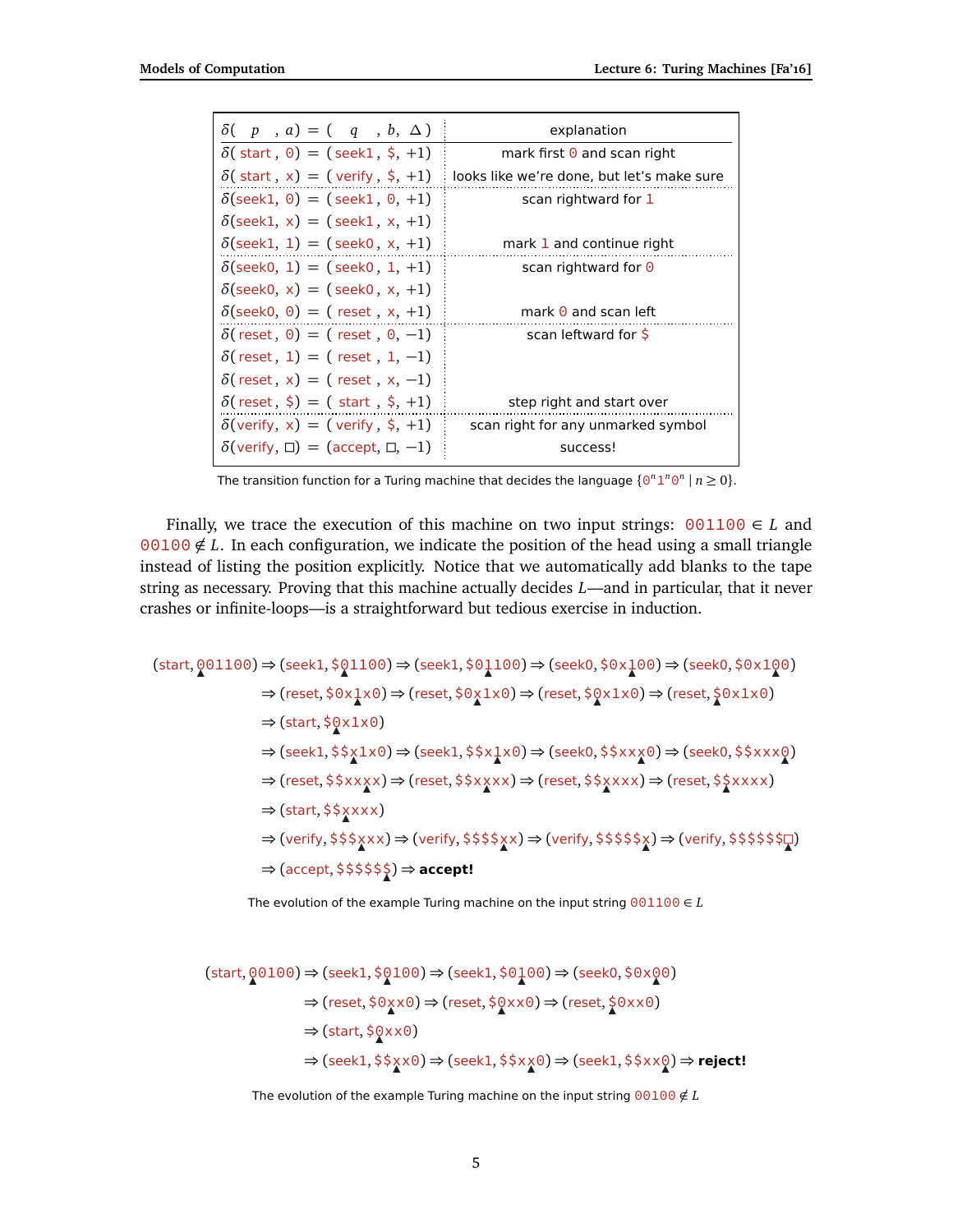# **6.4 Variations**

There are actually several formal models that all fall under the name "Turing machine", each with small variations on the definition we've given. Although we do need to be explicit about *which* variant we want to use for any particular problem, the differences between the variants are relatively unimportant. For any machine defined in one model, there is an equivalent machine in each of the other models; in particular, all of these variants recognize the same languages and decide the same languages. For example:

- **Halting conditions.** Some models allow multiple accept and reject states, which (depending on the precise model) trigger acceptance or rejection either when the machine enters the state, or when the machine has no valid transitions out of such a state. Others include only explicit accept states, and either equate crashing with rejection or do not define a rejection mechanism at all. Still other models include halting as one of the possible *actions* of the machine, in addition to moving left or moving right; in these models, the machine accepts/rejects its input if and only if it halts in an accepting/non-accepting state.
- **Actions.** Some Turing machine models allow transitions that do not move the head, or that move the head by more than one cell in a single step. Others insist that a single step of the machine *either* writes a new symbol onto the tape *or* moves the head one step. Finally, as mentioned above, some models include halting as one of the available actions.
- **Transition function.** Some models of Turing machines, including Turing's original definition, allow the transition function to be undefined on some state-symbol pairs. In this formulation, the transition function is given by a set  $\delta \subset Q \times \Gamma \times Q \times \Gamma \times \{+1,-1\}$ , such that for each state *q* and symbol *a*, there is at most one transition  $(q, a, \dots, \dots) \in \delta$ . If the machine enters a configuration from which there is no transition, it halts and (depending on the precise model) either crashes or rejects. Others define the transition function as *δ*: *Q* × *Γ* → *Q* × (*Γ* ∪ {−1,+1}), allowing the machine to *either* write a symbol to the tape *or* move the head in each step.
- **Beginning of the tape.** Some models forbid the head to move past the beginning of the tape, either by starting the tape with a special symbol that cannot be overwritten and that forces a rightward transition, or by declaring that a leftward transition at position 0 leaves the head in position 0, or even by pure fiat—declaring any machine that performs a leftward move at position 0 to be invalid.

To prove that any two of these variant "species" of Turing machine are equivalent, we must show how to transform a machine of one species into a machine of the other species that accepts and rejects the same strings. For example, let  $M = (\Gamma, \Box, \Sigma, Q, s, \text{accept}, \text{reject}, \delta)$  be a Turing machine with explicit accept and reject states. We can define an equivalent Turing machine *M'* that halts only when it moves left from position 0, and accepts only by halting while in an accepting state, as follows. We define the set of accepting states for  $M'$  as  $A = \{ \text{accept} \}$  and define a new transition function

$$
\delta'(q, a) := \begin{cases}\n(\text{accept}, a, -1) & \text{if } q = \text{accept} \\
(\text{reject}, a, -1) & \text{if } q = \text{reject} \\
\delta(q, a) & \text{otherwise}\n\end{cases}
$$

Similarly, suppose someone gives us a Turing machine  $M = (\Gamma, \Box, \Sigma, Q, s, \text{accept}, \text{reject}, \delta)$ whose transition function  $\delta: Q \times \Gamma \to Q \times \Gamma \times \{-1, 0, +1\}$  allows the machine to transition without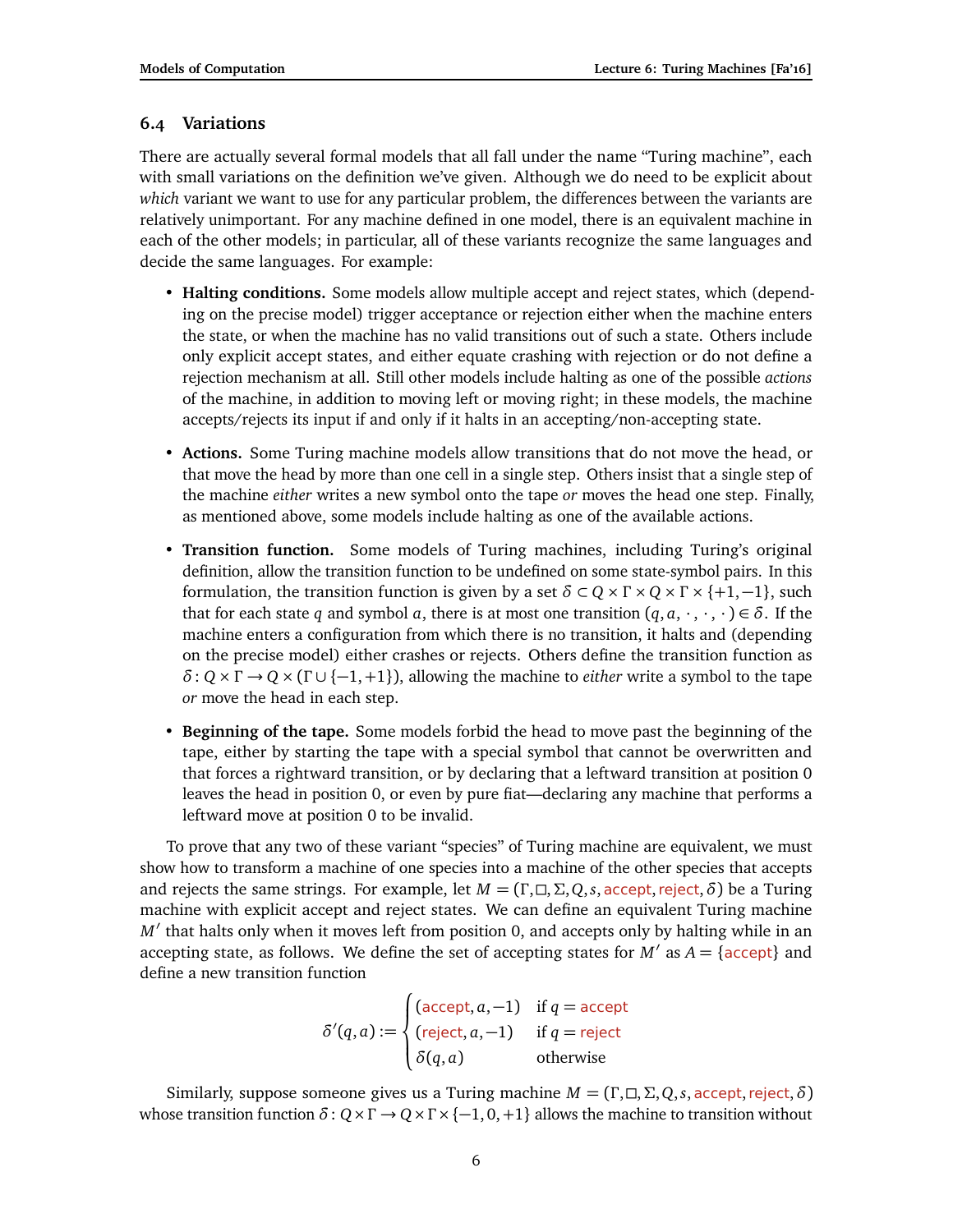moving its head. Then we can construct an equivalent Turing machine  $M' = (\Gamma, \Box, \Sigma, Q', s, \Box)$ accept, reject,  $\delta'$ ) that moves its head at every transition by defining  $Q' := Q \times \{0, 1\}$  and

$$
\delta'((p,0),a) := \begin{cases} ((q,1),b, +1) & \text{if } \delta(p,a) = (q,b,0), \\ ((q,0),b,\Delta) & \text{if } \delta(p,a) = (q,b,\Delta) \text{ and } \Delta \neq 0, \\ \delta'((p,1),a) := ((p,0),a,-1). \end{cases}
$$

## **6.5 Computing Functions**

Turing machines can also be used to compute functions from strings to strings, instead of just accepting or rejecting strings. Since we don't care about acceptance or rejection, we replace the explicit accept and reject states with a single halt state, and we define the *output* of the Turing machine to be the contents of the tape when the machine halts, after removing the infinite sequence of trailing blanks. More formally, for any Turing machine *M*, any string  $w \in \Sigma^*$ , and any string  $x \in \Gamma^*$  that does not end with a blank, we write  $M(w) = x$  if and only if  $(w, s, 0) \Rightarrow_M^* (x, \text{halt}, i)$  for some integer *i*. If *M* does not halt on input *w*, then we write *M*(*w*)  $\nearrow$ , which can be read either "*M* diverges on *w*" or "*M*(*w*) is undefined." We say that *M computes* the function  $f: \Sigma^* \to \Sigma^*$  if and only if  $M(w) = f(w)$  for every string *w*.

#### **6.5.1 Shifting**

One basic operation that is used in many Turing machine constructions is *shifting* the input string a constant number of steps to the right or to the left. For example, given any input string  $w \in \{0, 1\}^*$ , we can compute the string  $\theta w$  using a Turing machine with tape alphabet  $\Gamma = \{0, 1, \Box\}$ , state set  $Q = \{0, 1, \text{halt}\}$ , start state 0, and the following transition function:

| $\delta(p, a) = (q, b, \Delta)$   |  |  |  |  |
|-----------------------------------|--|--|--|--|
| $\delta(0, 0) = (0, 0, +1)$       |  |  |  |  |
| $\delta(0, 1) = (1, 0, +1)$       |  |  |  |  |
| $\delta(0, \Box) = (halt, 0, +1)$ |  |  |  |  |
| $\delta(1, 0) = (0, 1, +1)$       |  |  |  |  |
| $\delta(1, 1) = (1, 1, +1)$       |  |  |  |  |
| $\delta(1, \Box) = (halt, 1, +1)$ |  |  |  |  |

By increasing the number of states, we can build a Turing machine that shifts the input string any fixed number of steps in either direction. For example, a machine that shifts its input to the left by five steps might read the string from right to left, storing the five most recently read symbols in its internal state. A typical transition for such a machine would be  $\delta(12345, 0) = (01234, 5, -1)$ .

#### **6.5.2 Binary Addition**

With a more complex Turing machine, we can implement binary addition. The input is a string of the form  $w+x$ , where  $w, x \in \{0,1\}^n$ , representing two numbers in binary; the output is the binary representation of  $w + x$ . To simplify our presentation, we assume that  $|w| = |x| > 0$ ; however, this restrictions can be removed with the addition of a few more states. The following figure shows the entire Turing machine at a glance. The machine uses the tape alphabet  $\Gamma = \{\Box, \Theta, 1, +, \Theta, 1\}$ ; the start state is shift0. All missing transitions go to a fail state, indicating that the input was badly formed.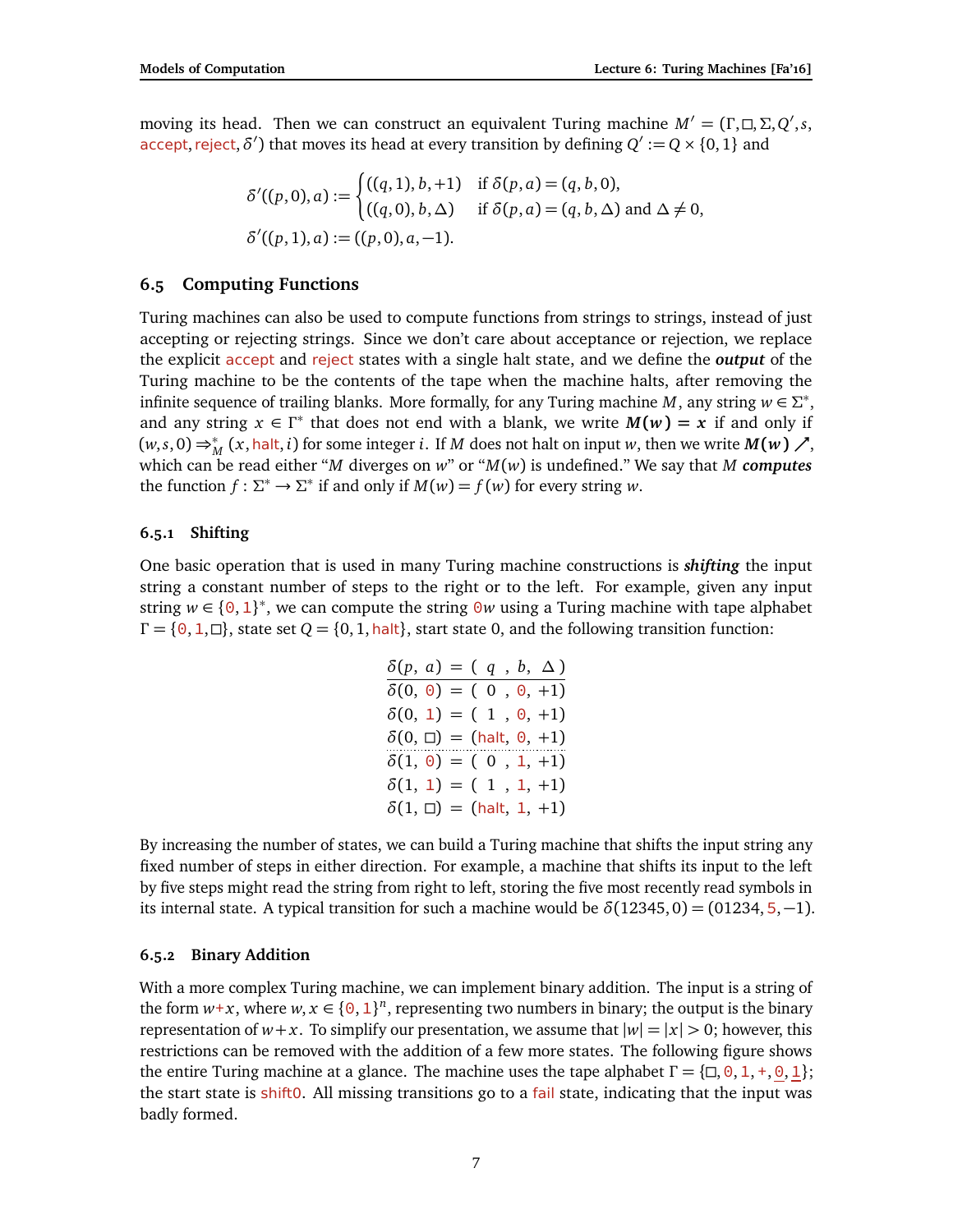

A Turing machine that adds two binary numbers of the same length.

Execution of this Turing machine proceeds in several phases, each with its own subset of states, as indicated in the figure. The initialization phase scans the entire input, shifting it to the right to make room for the output string, marking the rightmost bit of  $w$ , and reading and erasing the last bit of *x*.

```
δ( p , a) = ( q , b, ∆ )
\delta(\text{shift0}, 0) = (\text{shift0}, 0, +1)\delta(shift0, 1) = (shift1, 0, +1)
\delta(shift0, +) = (shift+, 0, +1)
\delta(shift0, \Box) = (add0, \Box, -1)
\delta(shift1, 0) = (shift0, 1, +1)
\delta(\text{shift1}, 1) = (\text{shift1}, 1, +1)\delta(shift1, +) = (shift+, <u>1</u>, +1)
\delta(\text{shift1}, \Box) = (\text{add1}, \Box, -1)\delta(shift+, 0) = (shift0, +, +1)
\delta(shift+, 1) = (shift1, +, +1)
```
The first part of the main loop scans left to the marked bit of *w*, adds the bit of *x* that was just erased plus the carry bit from the previous iteration, and records the carry bit for the next iteration in the machines internal state.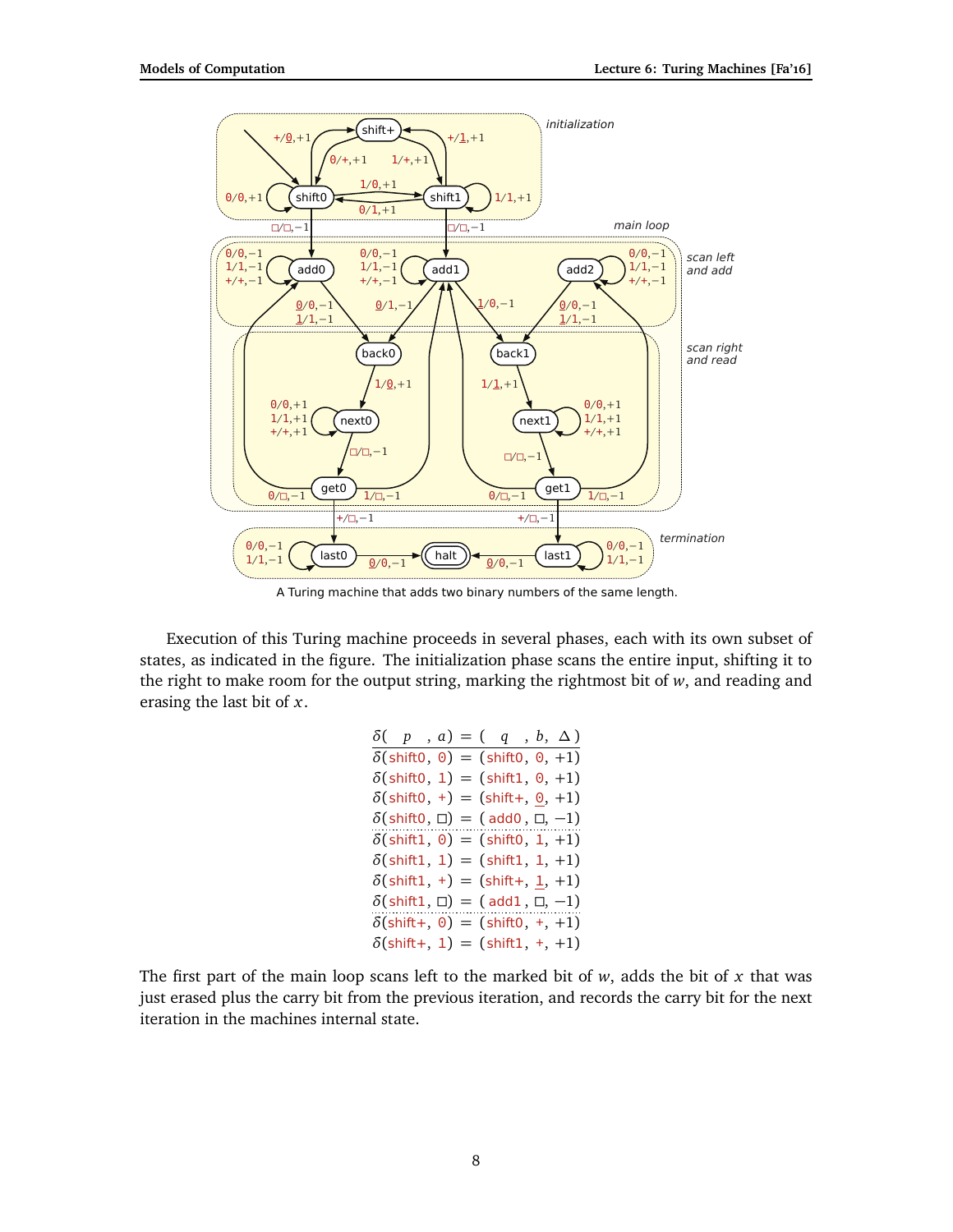| $\delta(p, a) = (q, b, \Delta)$                  | $\delta(p, a) = (q, b, \Delta)$                  | $\delta(p, a) = (q, b, \Delta)$                  |
|--------------------------------------------------|--------------------------------------------------|--------------------------------------------------|
| $\delta(\text{add0}, 0) = (\text{add0}, 0, -1)$  | $\delta(\text{add1}, 0) = (\text{add1}, 0, -1)$  | $\delta(\text{add2}, 0) = (\text{add2}, 0, -1)$  |
| $\delta(\text{add0}, 1) = (\text{add0}, 0, -1)$  | $\delta(\text{add1}, 1) = (\text{add1}, 0, -1)$  | $\delta(\text{add2}, 1) = (\text{add2}, 0, -1)$  |
| $\delta(\text{add0}, +) = (\text{add0}, 0, -1)$  | $\delta(\text{add1}, +) = (\text{add1}, 0, -1)$  | $\delta(\text{add2}, +) = (\text{add2}, 0, -1)$  |
| $\delta(\text{add0}, 0) = (\text{back0}, 0, -1)$ | $\delta(\text{add1}, 0) = (\text{back0}, 1, -1)$ | $\delta(\text{add2}, 0) = (\text{back1}, 0, -1)$ |
| $\delta(\text{add0}, 1) = (\text{back0}, 1, -1)$ | $\delta(\text{add1}, 1) = (\text{back1}, 0, -1)$ | $\delta(\text{add2}, 1) = (\text{back1}, 1, -1)$ |

The second part of the main loop marks the previous bit of *w*, scans right to the end of *x*, and then reads and erases the last bit of  $x$ , all while maintaining the carry bit.

| $\delta(-p, a) = (q, b, \Delta)$                       | $\delta(-p, a) = (q, b, \Delta)$                       |
|--------------------------------------------------------|--------------------------------------------------------|
| $\delta$ (back0, 0) = (next0, 0, +1)                   | $\delta$ (back1, 0) = (next1, 0, +1)                   |
| $\delta$ (back0, 1) = (next0, 1, +1)                   | $\delta$ (back1, 1) = (next1, 1, +1)                   |
| $\delta$ (next0, 0) = (next0, 0, +1)                   | $\delta$ (next1, 0) = (next1, 0, +1)                   |
| $\delta(\text{next0}, 1) = (\text{next0}, 0, +1)$      | $\delta(\text{next1}, 1) = (\text{next1}, 0, +1)$      |
| $\delta$ (next0, +) = (next0, 0, +1)                   | $\delta(\text{next1}, +) = (\text{next1}, 0, +1)$      |
| $\delta(\text{next0}, \Box) = (\text{get0}, \Box, -1)$ | $\delta(\text{next1}, \Box) = (\text{get1}, \Box, -1)$ |
| $\delta$ (get0, 0) = (add0, $\Box$ , -1)               | $\delta$ (get1, 0) = (add1, $\Box$ , -1)               |
| $\delta$ (get0, 1) = (add1, $\Box$ , -1)               | $\delta$ (get1, 1) = (add2, $\Box$ , -1)               |
| $\delta$ (get0, +) = (last0, $\Box$ , -1)              | $\delta$ (get1, +) = (last1, $\Box$ , -1)              |

Finally, after erasing the  $+$  in the last iteration of the main loop, the termination phase adds the last carry bit to the leftmost output bit and halts.

```
δ( p , a) = ( q , b, ∆ )
\delta(last0, 0) = (last0, 0, -1)
δ(last0, 1) = (last0, 0, -1)
\delta(last0, <u>0</u>) = (halt, 0, )
\delta(last1, 0) = (last1, 0, -1)
\delta(last1, 1) = (last1, 0, -1)
\delta(last1, 0) = (halt, 1, )
```
#### **6.6 Variations on Tracks, Heads, and Tapes**

#### **Multiple Tracks**

It is sometimes convenient to endow the Turing machine tape with multiple *tracks*, each with its own tape alphabet, and allow the machine to read from and write to the same position on all tracks simultaneously. For example, to define a Turing machine with three tracks, we need three tape alphabets  $\Gamma_1$ ,  $\Gamma_2$ , and  $\Gamma_3$ , each with its own blank symbol, where (say)  $\Gamma_1$  contains the input alphabet *Σ* as a subset; we also need a transition function of the form

$$
\delta: Q \times \Gamma_{\!\! 1} \times \Gamma_{\!\! 2} \times \Gamma_{\!\! 3} \to Q \times \Gamma_{\!\! 1} \times \Gamma_{\!\! 2} \times \Gamma_{\!\! 3} \times \{-1,+1\}
$$

Describing a configuration of this machine requires a quintuple  $(q, x_1, x_2, x_3, i)$ , indicating that each track *i* contains the string *x<sup>i</sup>* followed by an infinite sequence of blanks. The initial configuration is (start,  $w, \varepsilon, \varepsilon, 0$ ), with the input string written on the first track, and the other two tracks completely blank.

But any such machine is equivalent (if not *identical*) to a single-track Turing machine with the (still finite!) tape alphabet *Γ* := *Γ*<sup>1</sup> × *Γ*<sup>2</sup> × *Γ*<sup>3</sup> . Instead of thinking of the tape as three infinite sequences of symbols, we think of it as a single infinite sequence of "records", each containing three symbols. Moreover, there's nothing special about the number 3 in this construction; a Turing machine with *any* constant number of tracks is equivalent to a single-track machine.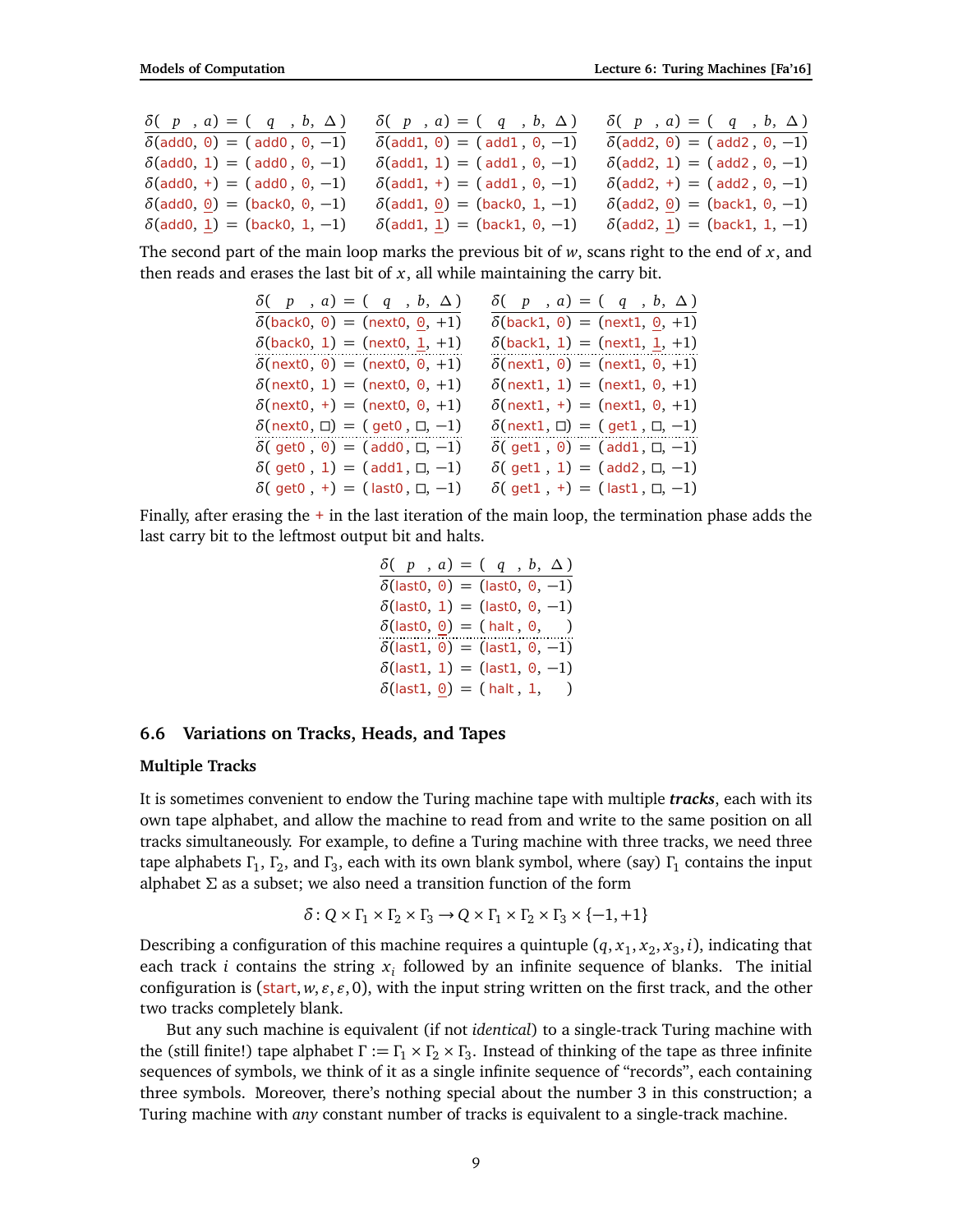## **Doubly-Infinite Tape**

It is also sometimes convenient to allow the tape to be infinite in both directions, for example, to avoid boundary conditions. There are several ways to simulate a doubly-infinite tape on a machine with only a semi-infinite tape. Perhaps the simplest method is to use a semi-infinite tape with two tracks, one containing the cells with positive index and the other containing the cells with negative index in reverse order, with a special marker symbol at position zero to indicate the transition.

|  | - 11 |  |
|--|------|--|
|  |      |  |

Another method is to shuffle the positive-index and negative-index cells onto a single track, and add additional states to allow the Turing machine to move two steps in a single transition. Again, we need a special symbol at the left end of the tape to indicate the transition:

| $\cdot$ $\cdot$<br>L |  |
|----------------------|--|
|----------------------|--|

A third method maintains two sentinel symbols  $\blacktriangleright$  and  $\blacktriangleleft$  that surround all other non-blank symbols on the tape. Whenever the machine reads the right sentinel  $\blacktriangleleft$ , we write a blank, move right, write  $\blacktriangleleft$ , move left, and then proceed as if we had just read a blank. On the other hand, when the machine reads the left sentinel  $\blacktriangleright$ , we shift the entire contents of the tape (up to and including the right sentinel) one step to the right, then move back to the left sentinel, move right, write a blank, and finally proceed as if we had just read a blank. Since the Turing machine does not actually have access to the position of the head *as an integer*, shifting the head and the tape contents one step right has no effect on its future evolution.

|  | $\blacktriangleright$ $\ket{-3}$ $\ket{-2}$ $\ket{-1}$ 0 $\ket{+1}$ $\ket{+2}$ $\ket{+3}$ $\ket{+4}$ $\ket{+5}$ $\blacktriangleleft$ $\ket{}$ |  |  |  |  |  |  |  |  |  |
|--|-----------------------------------------------------------------------------------------------------------------------------------------------|--|--|--|--|--|--|--|--|--|
|--|-----------------------------------------------------------------------------------------------------------------------------------------------|--|--|--|--|--|--|--|--|--|

Using either of the first two methods, we can simulate *t* steps of an arbitrary Turing machine with a doubly-infinite tape using only  $O(t)$  steps on a standard Turing machine. The third method, unfortunately, requires *Θ*(*t* 2 ) steps in the worst case.

#### **Insertion and Deletion**

We can also allow Turing machines to insert and delete cells on the tape, in addition to simply overwriting existing symbols. We've already seen how to insert a new cell: Leave a special mark on the tape (perhaps in a second track), shift everything to the right of this mark one cell to the right, scan left to the mark, erase the mark, and finally write the correct character into the new cell. Deletion is similar: Mark the cell to be deleted, shift everything to the right of the mark one step to the left, scan left to the mark, and erase the mark. We may also need to maintain a mark in some cell to the right every non-blank symbol, indicating that all cells further to the right are blank, so that we know when to stop shifting left or right.

## **Multiple Heads**

Another convenient extension is to allow machines simultaneous access to more than one position on the tape. For example, to define a Turing machine with *three* heads, we need a transition function of the form

$$
\delta: Q \times \Gamma^3 \to Q \times \Gamma^3 \times \{-1, +1\}^3.
$$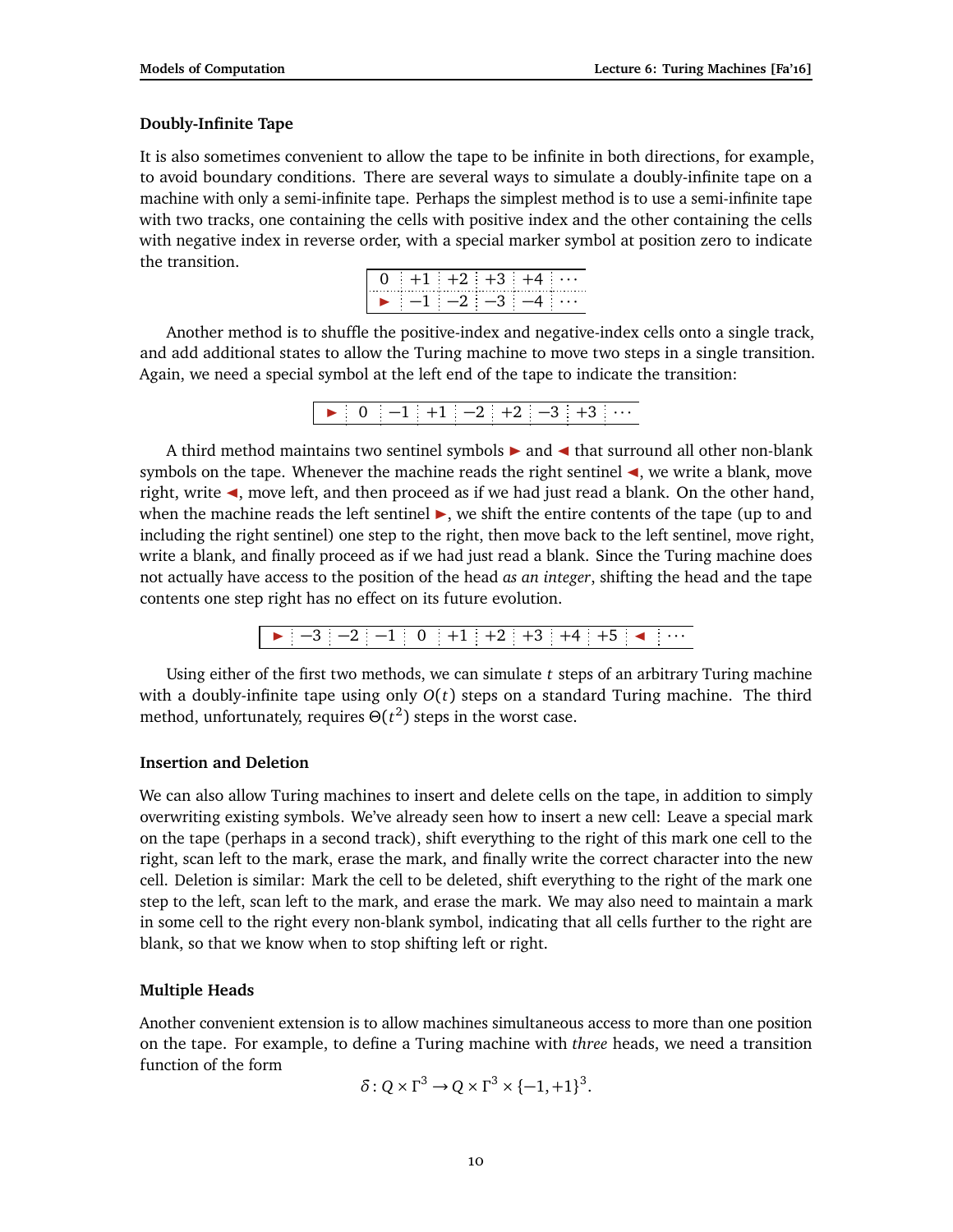Describing a configuration of such a machine requires a quintuple  $(q, x, i, j, k)$ , indicating that the machine is in state *q*, the tape contains string *x*, and the three heads are at positions *i*, *j*, *k*. The transition function tells us, given *q* and the three symbols  $x[i], x[j], x[k]$ , which three symbols to write on the tape and which direction to move each of the heads.

We can simulate this behavior with a single head by adding additional tracks to the tape that record the positions of each head. To simulate a machine *M* with three heads, we use a tape with four tracks: track 0 is the actual work tape; each of the remaining tracks has a single non-blank symbol recording the position of one of the heads. We also insert a special marker symbols at the left end of the tape.



We can simulate any single transition of *M*, starting with our single head at the left end of the tape, as follows. Throughout the simulation, we maintain the internal state of *M* as one of the components of our current state. First, for each *i*, we read the symbol under the *i*th head of *M* as follows:

Scan to the right to find the mark on track *i*, read the corresponding symbol from track 0 into our internal state, and then return to the left end of the tape.

At this point, our internal state records *M*'s current internal state and the three symbols under *M*'s heads. After one more transition (using *M*'s transition function), our internal state records *M*'s *next* state, the symbol to be written by each head, and the direction to move each head. Then, for each *i*, we write with and move the *i*th head of *M* as follows:

Scan to the right to find the mark on track *i*, write the correct symbol onto on track 0, move the mark on track *i* one step left or right, and then return to the left end of the tape.

Again, there is nothing special about the number 3 here; we can simulate machines with *any* fixed number of heads.

Careful analysis of this technique implies that for any integer *k*, we can simulate *t* steps of an arbitrary Turing machine with *k* independent heads in *Θ*(*t* 2 ) time on a standard Turing machine with only one head. Unfortunately, this quadratic blowup is unavoidable. It is relatively easy to recognize the language of *marked palindromes*  $\{w \cdot w^R \mid w \in \{0,1\}^*\}$  in  $O(n)$  time using a Turing machine with two heads, but recognizing this language provably requires *Ω*(*n* 2 ) time on a standard machine with only one head. On the other hand, with much more sophisticated techniques, it is possible to simulate *t* steps of a Turing machine with *k* head, for any fixed integer *k*, using only *O*(*t* log *t*) steps on a Turing machine with just *two* heads.

## **Multiple Tapes**

We can also allow machines with multiple independent tapes, each with its own head. To simulate such a machine with a single tape, we simply maintain each tape as an independent track with its own head. Equivalently, we can simulate a machine with *k* tapes using a single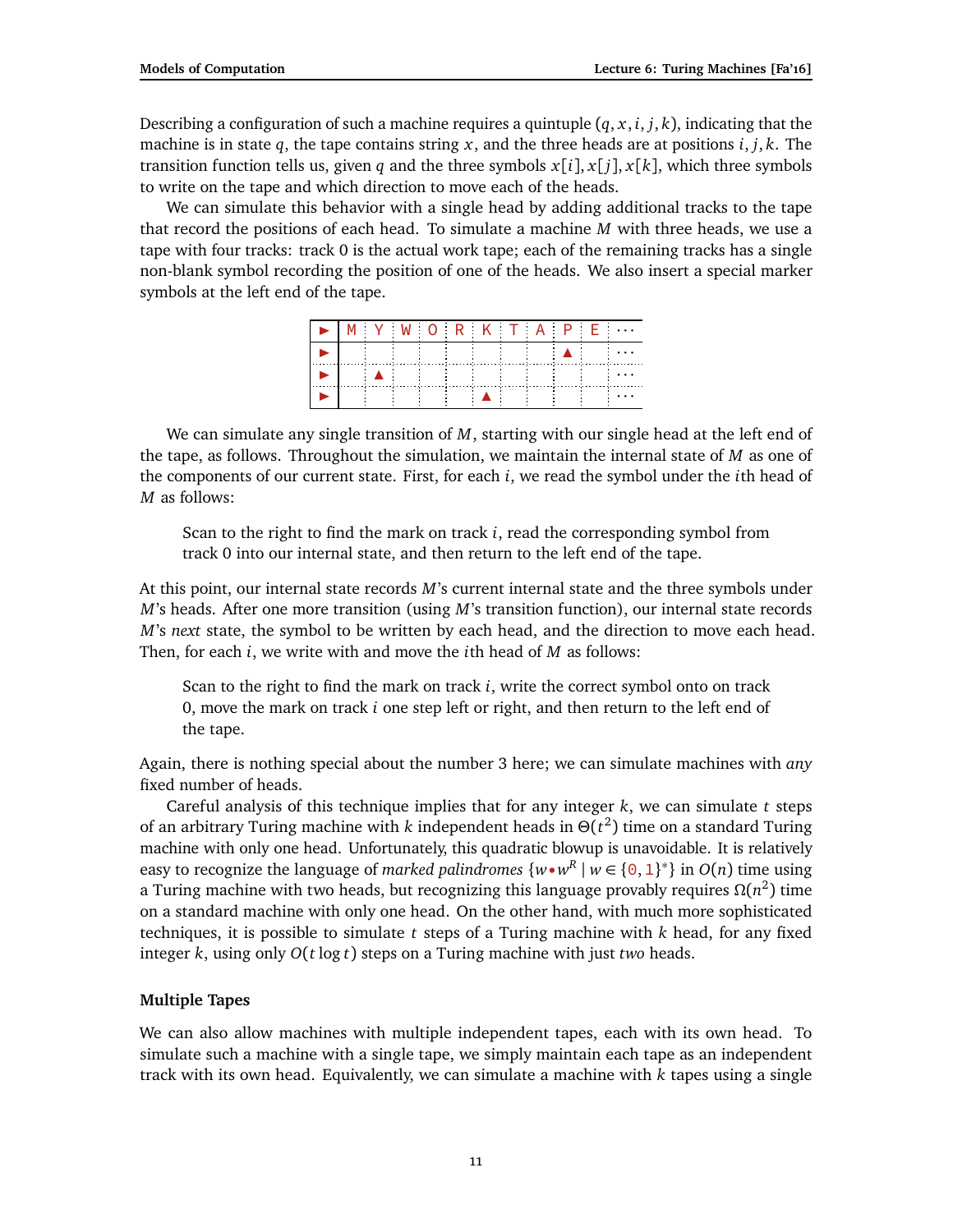tape with 2*k* tracks, half storing the contents of the *k* tapes and half storing the positions of the *k* heads.

|  | $\blacktriangleright$ T A P E # O N E         |  |  |  |                                                                                                                                 |
|--|-----------------------------------------------|--|--|--|---------------------------------------------------------------------------------------------------------------------------------|
|  |                                               |  |  |  |                                                                                                                                 |
|  | $\blacktriangleright$ $\top$ A P E $\#$ T W O |  |  |  |                                                                                                                                 |
|  |                                               |  |  |  |                                                                                                                                 |
|  |                                               |  |  |  | $\blacktriangleright$ $\mid$ T $\mid$ A $\mid$ P $\mid$ E $\mid$ # $\mid$ T $\mid$ H $\mid$ R $\mid$ E $\mid$ E $\mid$ $\cdots$ |
|  |                                               |  |  |  |                                                                                                                                 |

Just as for multiple tracks, for any constant *k*, we can simulate *t* steps of an arbitrary Turing machine with *k* independent tapes in *Θ*(*t* 2 ) steps on a standard Turing machine with one tape, and this quadratic blowup is unavoidable. Moreover, it is possible to simulate *t* steps on a *k*-tape Turing machine using only *O*(*t* log *t*) steps on a *two*-tape Turing machine using more sophisticated techniques. (This faster simulation is easier to obtain for multiple independent tapes than for multiple heads on the same tape.)

By combining these tricks, we can simulate a Turing machine with any fixed number of tapes, each of which may be infinite in one or both directions, each with any fixed number of heads and any fixed number of tracks, with at most a quadratic blowup in the running time.

## **6.7 Simulating a Real Computer**

### **6.7.1 Subroutines and Recursion**

Use a second tape/track as a "call stack". Add save and restore actions. In the simplest formulation, subroutines do not have local memory. To call a subroutine, save the current state onto the call stack and jump to the first state of the subroutine. To return, restore (and remove) the return state from the call stack. We can simulate *t* steps of any recursive Turing machine with  $O(t)$  steps on a multitape standard Turing machine, or in  $O(t^2)$  steps on a standard Turing machine.

More complex versions of this simulation can adapt to

## **6.7.2 Random-Access Memory**

#### Keep [address•data] pairs on a separate "memory" tape. Write address to an "address" tape; read data from or write data to a "data" tape. Add new or changed **[**address**•**data**]** pairs at the end of the memory tape. (Semantics of reading from an address that has never been written to?)

Suppose all memory accesses require at most  $\ell$  address and data bits. Then we can simulate the  $k$ th memory access in  $O(k\ell)$  steps on a multitape Turing machine or in  $O(k^2\ell^2)$ steps on a single-tape machine. Thus, simulating *t* memory accesses in a random-access machine with  $\ell$ -bit words requires  $O(t^2\ell)$  time on a multitape Turing machine, or  $O(t^3\ell^2)$  time on a single-tape machine.

# **6.8 Universal Turing Machines**

With all these tools in hand, we can now describe the pinnacle of Turing machine constructions: the *universal* Turing machine. For modern computer scientists, it's useful to think of a universal Turing machine as a "Turing machine *interpreter* written in Turing machine". Just as the input to a Python interpreter is a string of Python source code, the input to our universal Turing machine *U* is a string  $\langle M, w \rangle$  that encodes both an arbitrary Turing machine *M* and a string *w* in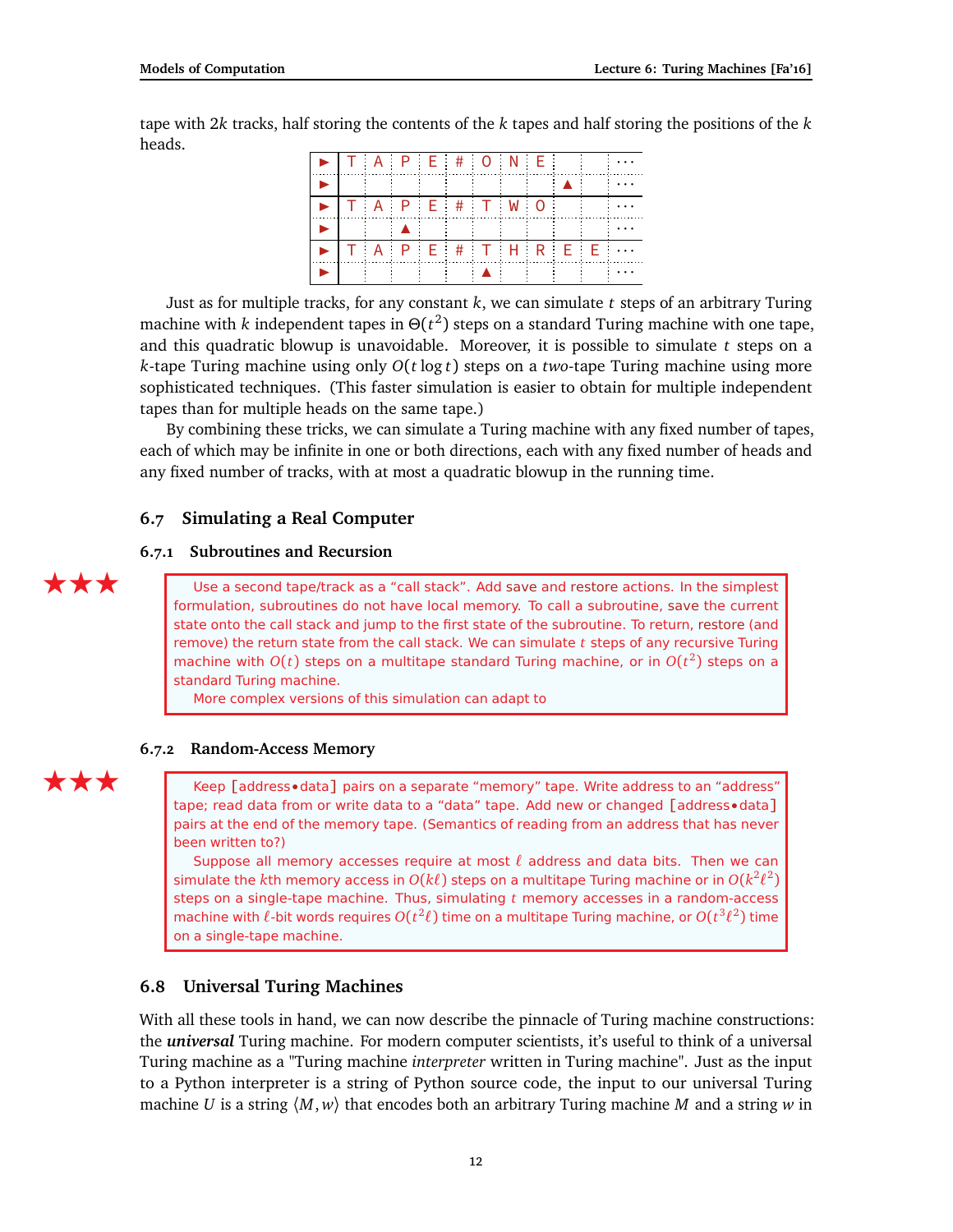the input alphabet of *M*. Given these encodings, *U* simulates the execution of *M* on input *w*; in particular,

- *U* accepts 〈*M*, *w*〉 if and only if *M* accepts *w*.
- *U* rejects 〈*M*, *w*〉 if and only if *M* rejects *w*.

The next few pages, I will sketch a universal Turing machine *U* that uses the input alphabet {0,1,**[**,**]**,**•**,**|**} and a somewhat larger tape alphabet (via marks on additional tracks). However, I will *not* require that the Turing machines that *U* simulates have similarly small alphabets, so we first need a method to encode *arbitrary* input and tape alphabets.

#### **Encodings**

Let  $M = (\Gamma, \Box, \Sigma, Q, start, accept, reject, \delta)$  be an arbitrary Turing machine, with a single halfinfinite tape and a single read-write head. (I will consistently indicate the states and tape symbols of *M* in slanted green to distinguish them from the upright red states and tape symbols of *U*.)

We encode each symbol  $a \in \Gamma$  as a unique string  $|a|$  of  $\lceil \lg(|\Gamma|) \rceil$  bits. Thus, if  $\Gamma = \{0, 1, \xi, x, \Box\}$ , we might use the following encoding:

 $\langle 0 \rangle = 001,$   $\langle 1 \rangle = 010,$   $\langle \xi \rangle = 011,$   $\langle x \rangle = 100,$   $\langle \Box \rangle = 000.$ 

The input string *w* is encoded by its sequence of symbol encodings, with separators **•** between every pair of symbols and with brackets **[** and **]** around the whole string. For example, with this encoding, the input string 001100 would be encoded on the input tape as

〈001100〉 = **[**001**•**001**•**010**•**010**•**001**•**001**]**

Similarly, we encode each state  $q \in Q$  as a distinct string  $\langle q \rangle$  of  $\lceil \lg|Q| \rceil$  bits. Without loss of generality, we encode the start state with all 1s and the reject state with all  $\theta$ s. For example, if  $Q = \{start, seek1, seek0, reset, verify, accept, reject\}$ , we might use the following encoding:

| $\langle$ start $\rangle = 111$         | $\langle$ seek1 $\rangle$ = 010 | $\langle$ seek0 $\rangle$ = 011 | $\langle reset \rangle = 100$ |
|-----------------------------------------|---------------------------------|---------------------------------|-------------------------------|
| $\langle$ <i>verify</i> $\rangle = 101$ | $\langle accept \rangle = 110$  | $\langle reject \rangle = 000$  |                               |

We encode the machine *M* itself as the string  $\langle M \rangle = \sqrt{\langle r \rangle} \cdot \langle \Box \rangle \sqrt{\langle \delta \rangle}$ , where  $\langle \delta \rangle$  is the concatenation of substrings  $[\langle p \rangle \bullet \langle a \rangle] \langle q \rangle \bullet \langle b \rangle \bullet \langle \Delta \rangle$  encoding each transition  $\delta(p, a) = (q, b, \Delta)$ such that *q*  $\neq$  reject. We encode the actions  $\Delta = \pm 1$  by defining  $\langle -1 \rangle := 0$  and  $\langle +1 \rangle := 1$ . Conveniently, every transition string has exactly the same length. For example, with the symbol and state encodings described above, the transition  $\delta$ (*reset*, \$) = (start, \$, +1) would be encoded as

## **[**100**•**011**|**001**•**011**•**1**]**.

Our first example Turing machine for recognizing  $\{ \Theta^n 1^n \Theta^n \mid n \geq 0 \}$  would be represented by the following string (here broken into multiple lines for readability):

```
[000•000][[001•001|010•011•1][001•100|101•011•1]
          [010•001|010•001•1][010•100|010•100•1]
          [010•010|011•100•1][011•010|011•010•1]
          [011•100|011•100•1][011•001|100•100•1]
          [100•001|100•001•0][100•010|100•010•0]
          [100•100|100•100•0][100•011|001•011•1]
          [101•100|101•011•1][101•000|110•000•0]]
```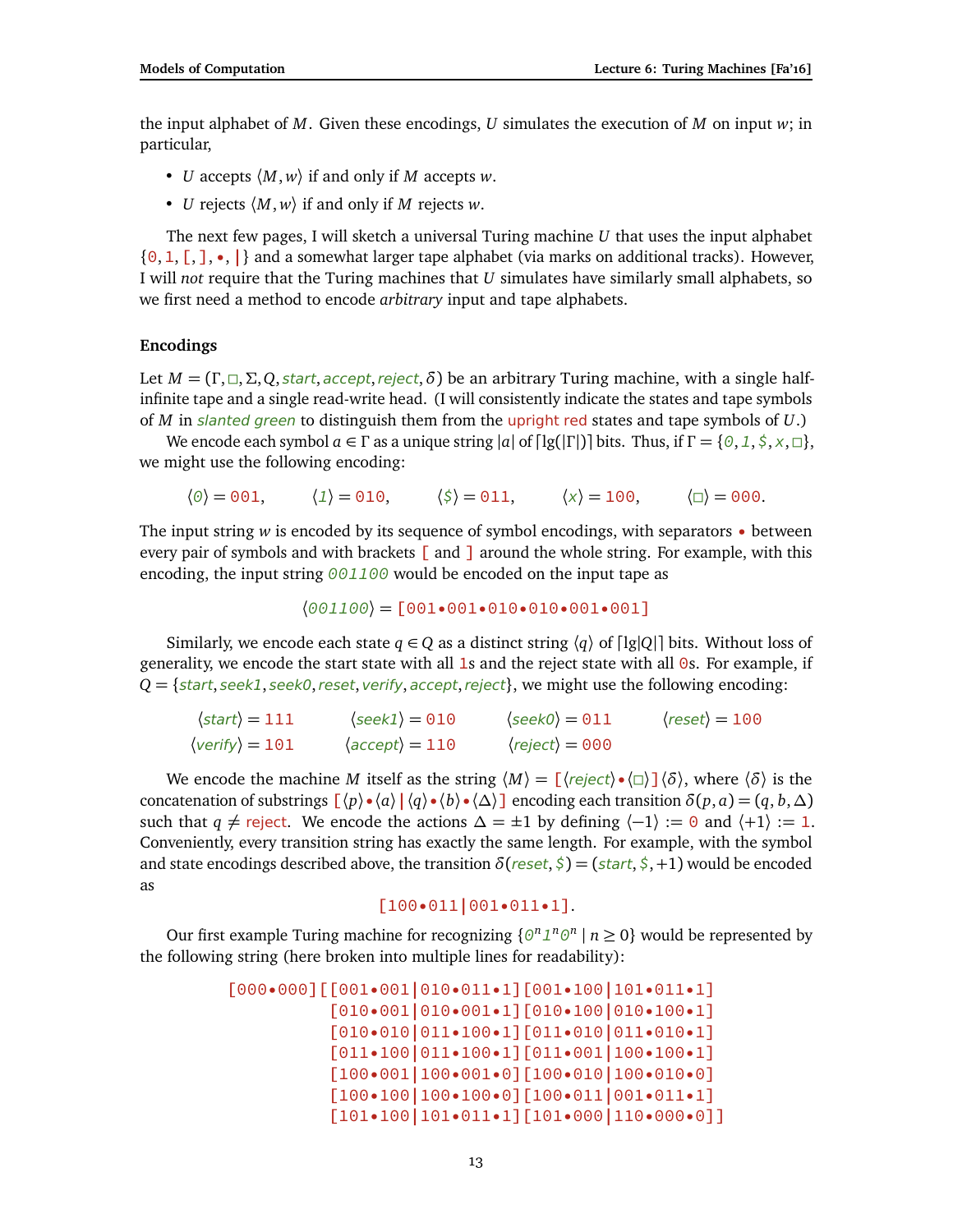Finally, we encode any *configuration* of *M* on *U*'s work tape by alternating between encodings of states and encodings of tape symbols. Thus, each tape cell is represented by the string  $\lceil \langle q \rangle \cdot \langle a \rangle \rceil$  indicating that (1) the cell contains symbol *a*; (2) if  $q \neq$  *reject*, then *M*'s head is located at this cell, and *M* is in state *q*; and (3) if  $q = reject$ , then *M*'s head is located somewhere else. Conveniently, each cell encoding uses exactly the same number of bits. We also surround the entire tape encoding with brackets **[** and **]**.

For example, with the encodings described above, the initial configuration (start,  $\mathcal{Q}01100,0$ ) for our first example Turing machine would be encoded on *U*'s tape as follows.

| $[[111 \cdot 001][000 \cdot 001][000 \cdot 010][000 \cdot 010][000 \cdot 001][000 \cdot 001][000 \cdot 001]]$<br>$\begin{picture}(100,10) \put(0,0){\dashbox{0.5}(10,0){ }} \put(10,0){\circle{10}} \put(10,0){\circle{10}} \put(10,0){\circle{10}} \put(10,0){\circle{10}} \put(10,0){\circle{10}} \put(10,0){\circle{10}} \put(10,0){\circle{10}} \put(10,0){\circle{10}} \put(10,0){\circle{10}} \put(10,0){\circle{10}} \put(10,0){\circle{10}} \put(10,0){\circle{10}} \put(10,0){\circle{10}} \put(10$ |          |          |          |          |          |
|--------------------------------------------------------------------------------------------------------------------------------------------------------------------------------------------------------------------------------------------------------------------------------------------------------------------------------------------------------------------------------------------------------------------------------------------------------------------------------------------------------------|----------|----------|----------|----------|----------|
| start 0                                                                                                                                                                                                                                                                                                                                                                                                                                                                                                      | reiect 0 | reiect 1 | reiect 1 | reiect 0 | reiect 0 |

Similarly, the intermediate configuration (*reset*,  $$0 \times 1 \times 0, 3$ ) would be encoded as follows:

| $[000 \cdot 011][000 \cdot 011][000 \cdot 100][010 \cdot 010][000 \cdot 100][000 \cdot 001]]$ |          |          |         |          |          |
|-----------------------------------------------------------------------------------------------|----------|----------|---------|----------|----------|
| — <del>———————————————</del>                                                                  |          |          |         |          |          |
| reiect \$                                                                                     | reiect 0 | reiect x | reset 1 | reiect x | reiect 0 |

#### **Input and Execution**

Without loss of generality, we assume that the input to our universal Turing machine *U* is given on a separate read-only *input tape*, as the encoding of an arbitrary Turing machine *M* followed by an encoding of its input string *x*. Notice the substrings **[[** and **]]** each appear only only once on the input tape, immediately before and after the encoded transition table, respectively. *U* also has a read-write *work tape*, which is initially blank.

We start by initializing the work tape with the encoding  $\langle start, x, 0 \rangle$  of the initial configuration of *M* with input *x*. First, we write  $\left[\frac{\xi}{\xi}$  (*start*) • Then we copy the encoded input string  $\langle x \rangle$  onto the work tape, but we change the punctuation as follows:

- Instead of copying the left bracket **[**, write **[[**〈start〉**•**.
- Instead of copying each separator **•**, write **][**〈reject〉**•**
- Instead of copying the right bracket **]**, write two right brackets **]]**.

The state encodings  $\langle start \rangle$  and  $\langle reject \rangle$  can be copied directly from the beginning of  $\langle M \rangle$ (replacing 0s for 1s for 〈start〉). Finally, we move the head back to the start of *U*'s tape.

At the start of each step of the simulation, *U*'s head is located at the start of the work tape. We scan through the work tape to the unique encoded cell  $[\langle p \rangle \bullet \langle a \rangle]$  such that  $p \neq$  reject. Then we scan through the encoded transition function  $\langle \delta \rangle$  to find the unique encoded tuple  $\lceil \langle p \rangle \cdot \langle a \rangle \rceil \langle q \rangle \cdot \langle b \rangle \cdot \langle \Delta \rangle$  whose left half matches our the encoded tape cell. If there is no such tuple, then *U* immediately halts and rejects. Otherwise, we copy the right half  $\langle q \rangle \cdot \langle b \rangle$  of the tuple to the work tape. Now if  $q = accept$ , then *U* immediately halts and accepts. (We don't bother to encode *reject* transformations, so we know that  $q \neq$  *reject*.) Otherwise, we transfer the state encoding to either the next or previous encoded cell, as indicated by *M*'s transition function, and then continue with the next step of the simulation.

During the final state-copying phase, we ever read two right brackets **]]**, indicating that we have reached the right end of the tape encoding, we replace the second right bracket with  $[\langle reject \rangle \bullet \langle \Box \rangle]$  (mostly copied from the beginning of the machine encoding  $\langle M \rangle$ ) and then scan back to the left bracket we just wrote. This trick allows our universal machine to *pretend* that its tape contains an infinite sequence of *encoded* blanks **[**〈reject〉**•**〈〉**]** instead of *actual* blanks  $\Box$ .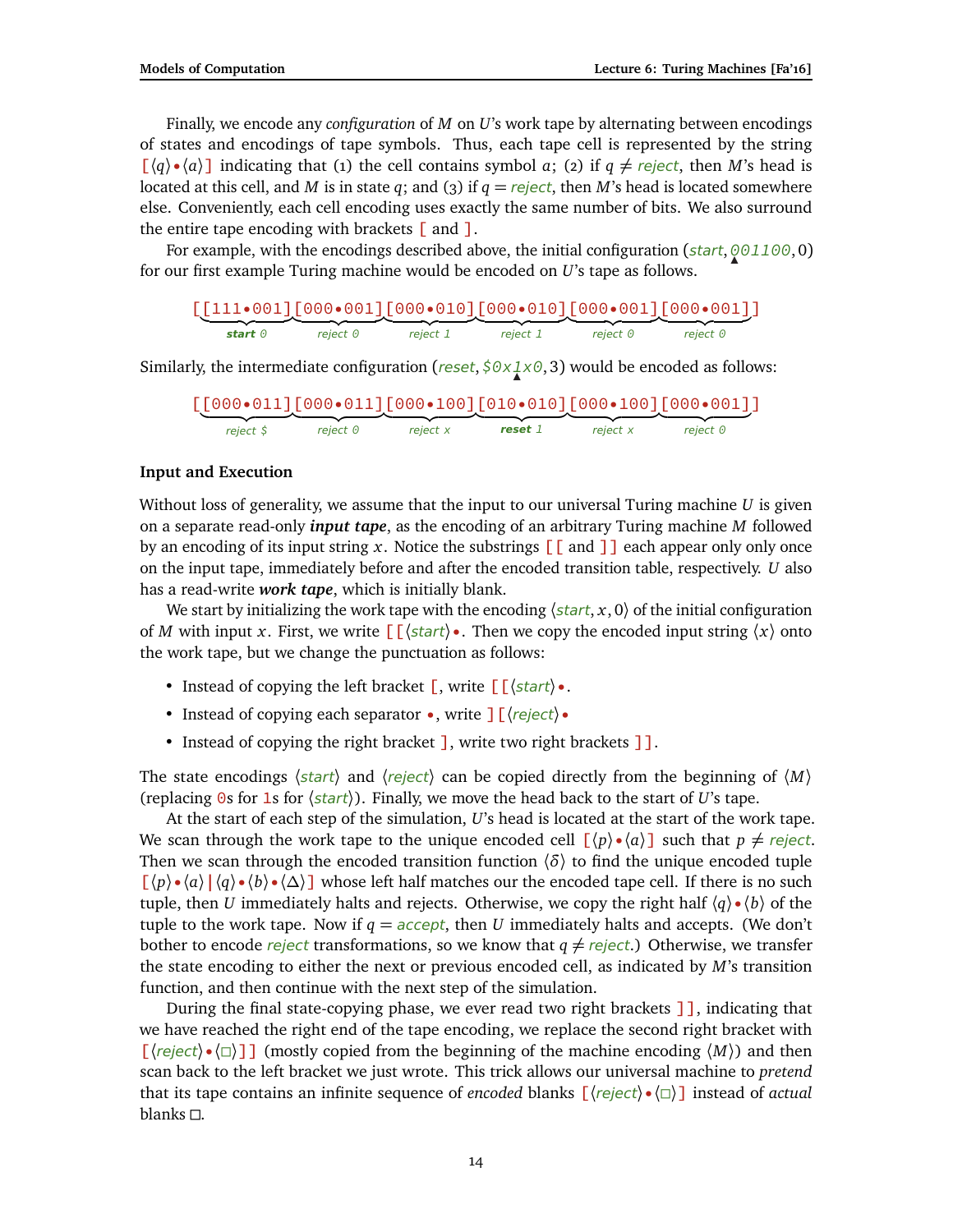## **Example**

As an illustrative example, suppose *U* is simulating our first example Turing machine *M* on the input string 001100. The execution of *M* on input *w* eventually reaches the configuration (seek1,\$\$x Î 1x0, 3). At the start of the corresponding step in *U*'s simulation, *U* is in the following configuration:

```
Î
[[000•011][000•011][000•100][010•010][000•100][000•001]]
```
First *U* scans for the first encoded tape cell whose state is not reject. That is, *U* repeatedly compares the first half of each encoded state cell on the work tape with the prefix **[**〈reject〉**•** of the machine encoding  $\langle M \rangle$  on the input tape. *U* finds a match in the fourth encoded cell.

```
[[000•011][000•011][000•100][010
Î
•010][000•100][000•001]]
```
Next, *U* scans the machine encoding  $\langle M \rangle$  for the substring  $\lceil 010 \cdot 010 \rceil$  matching the current encoded cell. *U* eventually finds a match in the left size of the the encoded transition **[**010**•**010**|**011**•**100**•**1**]**. *U* copies the state-symbol pair 011**•**100 from the right half of this encoded transition into the current encoded cell. (The underline indicates which symbols are changed.)

```
[[000•011][000•011][000•100][011•100
Î
][000•100][000•001]]
```
The encoded transition instructs *U* to move the current state encoding one cell to the right. (The underline indicates which symbols are changed.)

```
[[000•011][000•011][000•100][000•100][011
Î
•100][000•001]]
```
Finally, *U* scans left until it reads two left brackets **[[**; this returns the head to the left end of the work tape to start the next step in the simulation. *U*'s tape now holds the encoding of *M*'s  $\text{configuration} \left( \text{seek0}, \text{\$}\text{\$} \text{x} \text{x} \text{x} \text{\O}, \text{4} \right)$ , as required.

```
Î
[[000•011][000•011][000•100][000•100][011•100][000•001]]
```
# **Exercises**

In the following problems, a *standard* Turing machine has a single semi-infinite tape, one read-write head, and the input alphabet *Σ* = {0,1}. For problems that ask you to *construct* a standard Turing machine, you may assume without loss of generality that the initial tape contains a special symbol  $\blacktriangleright$  just to the left of the input string, indicating the left end of the tape; the read-write head starts just to the right of this symbol. For problems that ask you to *simulate* a standard Turing machine, you may assume without loss of generality that the tape alphabet is  $\{0, 1, \Box\}.$ 

# **Turing Machine Programming**

- 1. Describe standard Turing machines that decide each of the following languages:
	- (a) Palindromes over the alphabet  $\{0, 1\}$
	- (b)  $\{ww \mid w \in \{0, 1\}^*\}$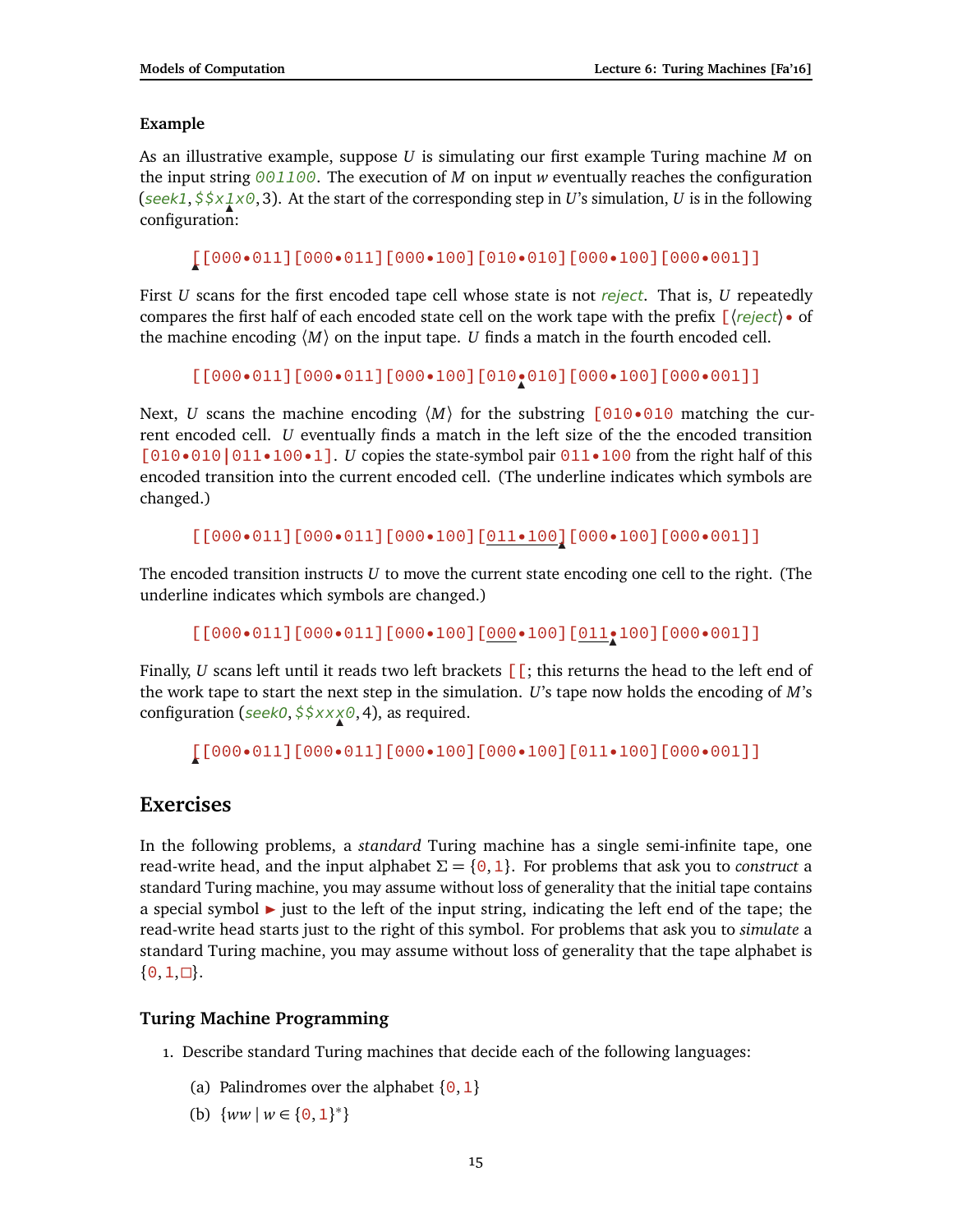(c)  $\{ \Theta^a \mathbb{1}^b \Theta^{ab} \mid a, b \in \mathbb{N} \}$ 

- 2. Let  $\langle n \rangle$  denote the binary representation of the non-negative integer *n*. For example,  $\langle 17 \rangle_2 = 10001$  and  $\langle 42 \rangle_2 = 101010$ . Describe standard Turing machines that compute the following functions from  $\{0, 1\}^*$  to  $\{0, 1\}^*$ :
	- (a)  $w \mapsto www$
	- (b)  $1^n 01^m \mapsto 1^{mn}$
	- (c)  $1^n \mapsto 1^{2^n}$
	- (d)  $1^n \mapsto \langle n \rangle_2$
	- (e)  $\Theta^* \langle n \rangle_2 \mapsto 1^n$
	- (f)  $\langle n \rangle_2 \mapsto \langle n^2 \rangle_2$
- 3. Describe standard Turing machines that write each of the following infinite streams of bits onto their tape. Specifically, for each integer *n*, there must be a finite time after which the first *n* symbols on the tape always match the first *n* symbols in the target stream.
	- (a) An infinite stream of 1s
	- (b) 0101101110111101111101111110. . . , where the *n*th block of 1s has length *n*.
	- (c) The stream of bits whose *n*th bit is 1 if and only if *n* is prime.
	- (d) The *Thue-Morse sequence*  $T_0 \cdot T_1 \cdot T_2 \cdot T_3 \cdots$ , where

$$
T_n := \begin{cases} 0 & \text{if } n = 0\\ 1 & \text{if } n = 1\\ T_{n-1} \bullet \overline{T_{n-1}} & \text{otherwise} \end{cases}
$$

where  $\overline{w}$  indicates the binary string obtained from  $w$  by flipping every bit. Equivalently, the *n*th bit of the Thue Morse sequence if  $\Theta$  if the binary representation of *n* has an even number of 1s and 1 otherwise.

0110100110010110100101100110100110010110011010010110. . .

(e) The **Fibonacci** sequence  $F_0 \cdot F_1 \cdot F_2 \cdot F_3 \cdots$ , where

$$
F_n := \begin{cases} 0 & \text{if } n = 0\\ 1 & \text{if } n = 1\\ F_{n-2} \bullet F_{n-1} & \text{otherwise} \end{cases}
$$

#### 01011010110110101101011011010110110101101011011010101. . .

## **Simulation by "Weaker" Machines**

<span id="page-15-0"></span>4. A *two-stack machine* is a Turing machine with two tapes with the following restricted behavior. At all times, on each tape, every cell to the right of the head is blank, and every cell at or to the left of the head is non-blank. Thus, a head can only move right by writing a non-blank symbol into a blank cell; symmetrically, a head can only move left by erasing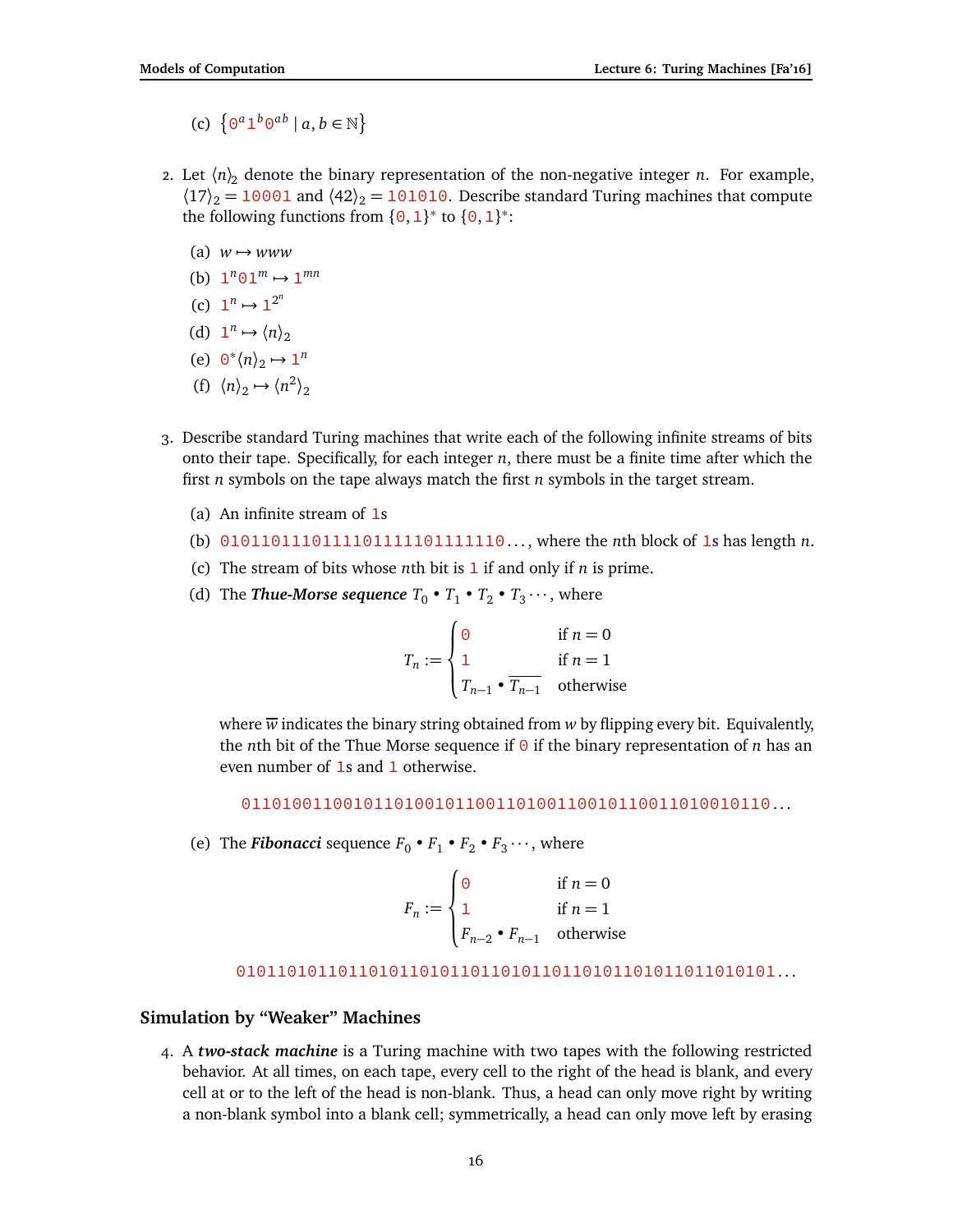the rightmost non-blank cell. Thus, each tape behaves like a stack. To avoid underflow, there is a special symbol at the start of each tape that cannot be overwritten. Initially, one tape contains the input string, with the head at its *last* symbol, and the other tape is empty (except for the start-of-tape symbol).

Prove that any standard Turing machine can be simulated by a two-stack machine. That is, given any standard Turing machine *M*, describe a two-stack machine *M'* that accepts and rejects exactly the same input strings as *M*.

5. A *k-register machine* is a finite-state automaton with *k* non-negative integer registers. Formally, a *k*-register machine consists of a finite set *Q* of states (which include start, accept, and reject) and a transition function

 $\delta$  :  $Q$   $\times$   $\{0,1\}^k$   $\rightarrow$   $Q$   $\times$   $\{$  halve, nop, double, double+1  $\}^k$ 

that takes the internal state and the *signs* of the registers as input, and produces a new internal state and *changes* to the registers as output. The instructions halve, nop, double, and double+1 change any register with value *n* to  $n/2$ , *n*, 2*n*, and 2*n* + 1, respectively.

For example, if  $\delta(p, 0, 1, 0, 1) = (q, \text{halve}, \text{nop}, \text{halve}, \text{double}+1)$ , then from the configuration  $(p, 0, 2, 3, 1)$ , the machine would transition to  $(q, 1, 2, 1, 3)$ .

Prove that any standard Turing machine (with suitably encoded input and output) can be simulated by a two-register machine. The input to the register machine is encoded in reversed binary in one of the registers, so the parity of the register value is the first input bit; the other register is initially zero.

6. A *k-counter machine* (also known as a *Minksy machine*) is a finite-state automaton with *k* non-negative integer registers. Formally, a *k*-counter machine consists of a finite set *Q* of states (which include start, accept, and reject) and a transition function

 $\delta$ :  $Q \times \{0, +\}^k \rightarrow Q \times \{\text{inc}, \text{nop}, \text{dec}\}^k$ 

that takes the internal state and the *signs* of the registers as input, and produces a new internal state and changes to the registers as output. The instructions inc, nop, and dec change any register with value *n* to  $n+1$ ,  $n$ , and  $n-1$ , respectively. The transition function must forbid decrementing a register whose value is already zero.

For example, if  $\delta(p, 0, +, +, +) = (q, \text{inc}, \text{dec}, \text{nop}, \text{dec})$ , then from the configuration (*p*, 0, 2, 3, 1), the machine would transition to (*q*, 1, 1, 3, 0).

- (a) Prove that any standard Turing machine (with suitably encoded input and output) can be simulated by a three-counter machine. *[Hint: Simulate a two-register machine, using the third counter for scratch work.]*
- (b) Prove that any three-counter machine (with suitably encoded input and output) can be simulated by a two-counter machine. *[Hint: Store all three counters in a single* integer of the form 2<sup>a</sup>3<sup>b</sup>5<sup>c</sup>, and use the other counter for scratch work.]
- *?* (c) Prove that a three-counter machine can compute *a suitable encoding of* any computable function. Specifically, for any computable function  $f : \mathbb{N} \to \mathbb{N}$ , prove there is a threecounter machine *M* that transforms any input (*n*, 0, 0) into (*f* (*n*), 0, 0). *[Hint: First*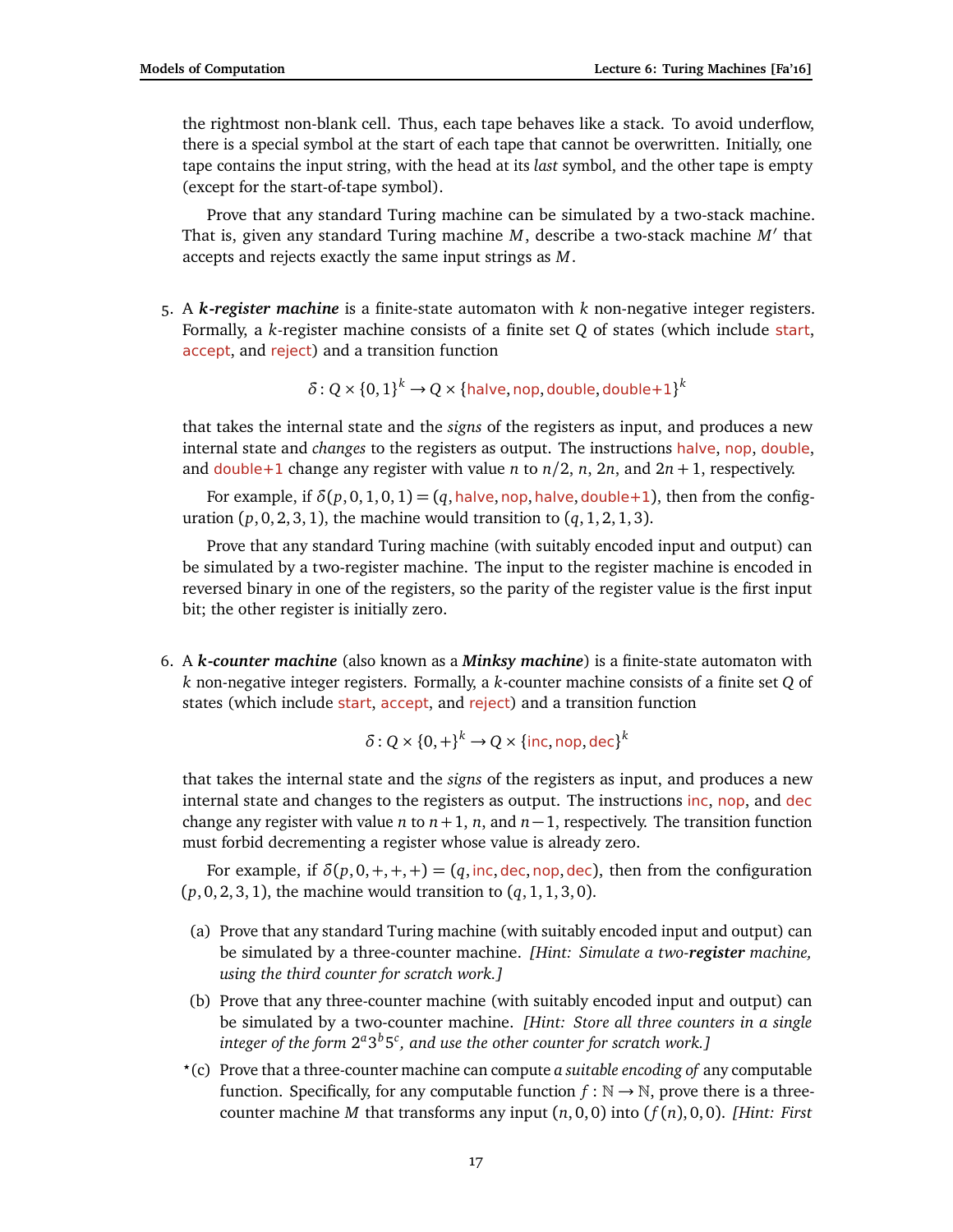*transform* (*n*, 0, 0) *to* (2 *n* , 0, 0) *using all three counters; then run a two- (or three-* ) counter TM simulation to obtain  $(2^{f(n)},0,0)$ ; and finally transform  $(2^{f(n)},0,0)$  to (*f* (*n*), 0, 0) *using all three counters.]*

- $\star$  (d) Prove that not two-counter machine can transform  $(n, 0)$  to  $(2^n, 0)$ . This impossiblity result was independently proved by Bārzdinš in 1963, Yao in 1971, and Schroeppel in 1972.  $5$
- 7. A *hole-punch* Turing machine is a standard Turing machine with two restrictions. First, the tape alphabet has only two symbols  $\square$  and  $\square$ , and thus the input alphabet is the singleton set  $\{\blacksquare\}$ . Second, the machine can never write a blank  $(\square)$  over a non-blank  $(\blacksquare)$ ; intuitively, the machine can punch new holes  $($ s) into the tape, but it cannot erase holes.

Prove that any standard Turing machine (with a unary input alphabet) can be simulated by a hole-punch Turing machine.

8. A *tag-*Turing machine has two heads: one can only read, the other can only write. Initially, the read head is located at the left end of the tape, and the write head is located at the first blank after the input string. At each transition, the read head can either move one cell to the right or stay put, but the write head *must* write a symbol to its current cell and move one cell to the right. Neither head can ever move to the left.

Prove that any standard Turing machine can be simulated by a tag-Turing machine. That is, given any standard Turing machine *M*, describe a tag-Turing machine *M'* that accepts and rejects exactly the same input strings as *M*.

- 9. <sup>\*</sup>(a) Prove that any standard Turing machine can be simulated by a standard Turing machine with only three states. *[Hint: Keep an encoding of the state of the simulated machine on the tape of the simulating machine.]*
	- $\star$  (b) Prove that any standard Turing machine can be simulated by a standard Turing machine with only *two* states.

## **Simulating "Stronger" Machines**

- 10. A *two-dimensional* Turing machine uses an infinite two-dimensional grid of cells as the tape; at each transition, the head can move from its current cell to any of its four neighbors on the grid. The transition function of such a machine has the form *δ*: *Q*×*Γ* → *Q*×*Γ* ×{↑,←, ↓,→}, where the arrows indicate which direction the head should move.
	- (a) Prove that any two-dimensional Turing machine can be simulated by a standard Turing machine.

<span id="page-17-0"></span><sup>&</sup>lt;sup>5</sup>Ja. M. Barzdin' [Jānis Bārzdiņš]. Ob odnom klasse mašin T'[ûringa \(mašiny Minskogo\) \[On a class of Turing](http://math.nsc.ru/~alglog/01-10/01/01N6-6.pdf) [machines \(Minsky machines\)\].](http://math.nsc.ru/~alglog/01-10/01/01N6-6.pdf) *[Algebra i Logika](http://math.nsc.ru/~alglog/01-10/01/01N6.html)* 1(6):42–51, 1963. In Russian. Sorry.

Oscar H. Ibarra, Nicholas Q. Trân. A note on simple programs with two variables. *Theoretical Computer Science* 112(2): 391–397, 1993.

Rich Schroeppel. A two counter machine cannot calculate 2 *N* . Artificial Intelligence Memo 257, MIT AI Lab, May 1972. [Schroeppel claims that the same result was independently proved by Frances Yao in 1971.